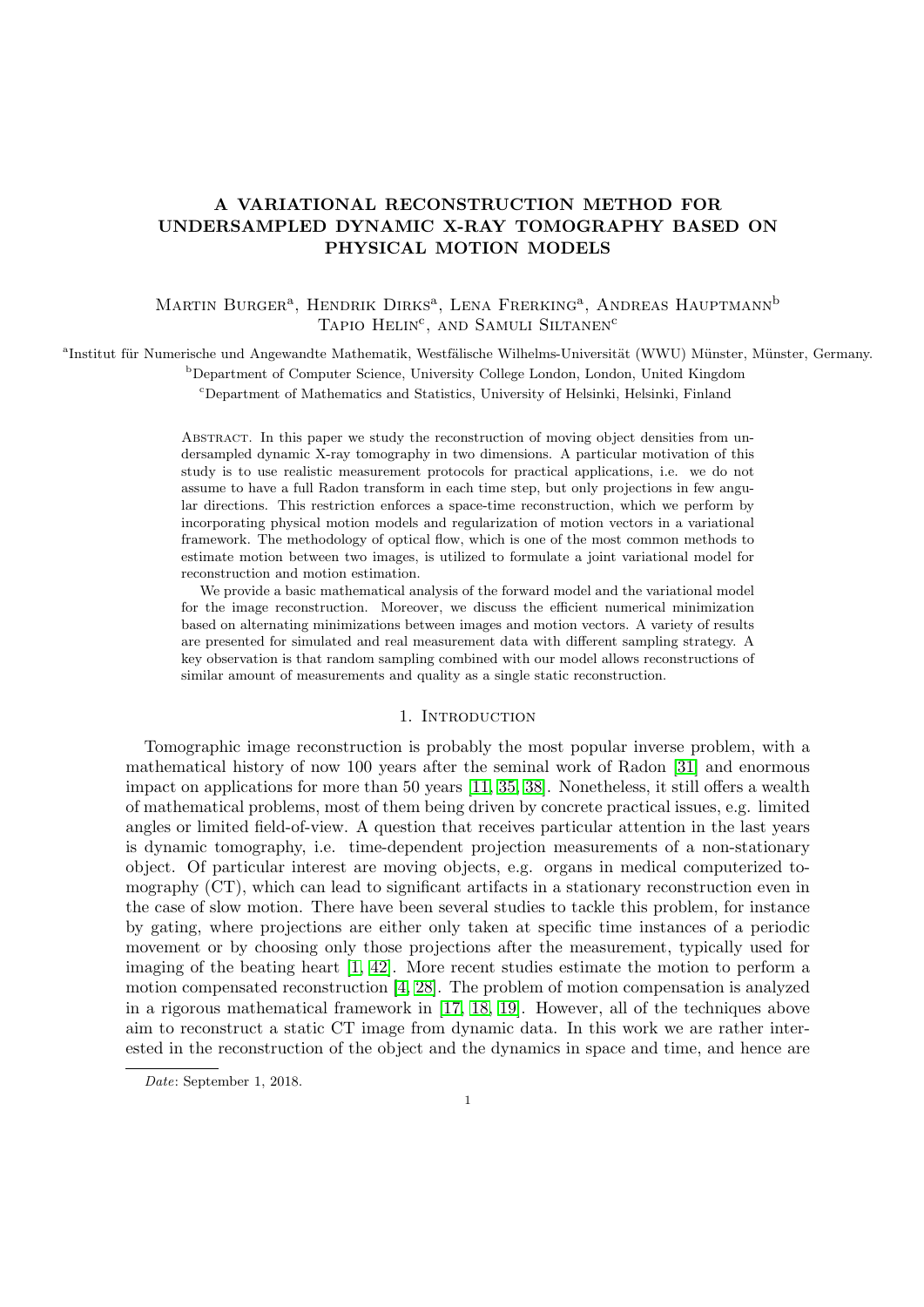not limited to specific movements. For this purpose we discuss a joint variational approach that incorporates physical motion models and regularization of motion vectors to achieve improved reconstruction results. We use the well-known optical flow constraint in spatial dimension two, i.e. we assume that the intensity of the images we aim to reconstruct is constant over time. The approach is however extendable to three-dimensional density reconstruction, where an even more physical modelling with a continuity equation constraining the dynamics is possible, reminiscent of optimal transport type approaches (cf. [\[5\]](#page-22-2)).

A particular goal of our study is to use realistic measurement protocols for practical applications, i.e. we do not assume to have a full Radon transform in each time step, but only projections in few angular directions. Obviously in real life tomographs usually acquire one angular direction after the other, so one would need to work with single angles in an ideal modeling. However, for a suitable mathematical model we can compare the multiple time scales appearing during the process: the scale  $\tau_P$  needed to take a projection at fixed angle, the typical time scale  $\tau_R$  to perform a rotation, and finally the time scale  $\tau_M$  of the object motion. The latter can be determined as a ratio of the spatial size of the objects one is interested in and their speed. If one finds that one or two of those time scales are smaller than others by magnitude, they can usually be ignored. For slowly moving objects with  $\tau_M \gg \tau_P$ and  $\tau_M \gg \tau_R$ , it is indeed realistic to assume that a full (or limited but not small) set of angles can be acquired in each time step. Even in this case one might be limited by other factors however, such as dose considerations in medical X-ray tomography,prohibiting to acquire multiple full X-rays consecutively. Thus, we will focus on the important case of few angles per time step, which does not allow to perform separate static reconstructions at single steps, but indeed enforces to perform space-time reconstruction. Without additional prior information on the dynamics, the latter is highly underdetermined and hence we shall incorporate physical motion models into variational regularization methods, which will be based on recently proposed motion corrected image reconstruction techniques, cf. [\[12,](#page-23-6) [13,](#page-23-7) [14,](#page-23-8) [16,](#page-23-9) [39\]](#page-24-3). A preliminary application similar to ours is discussed in [\[22\]](#page-23-10). In order to deal with the different possibilities to measure few angles, we use a time-dependent forward operator, which is also the main change in the method compared to [\[12\]](#page-23-6). Hence, we will keep the analysis in this paper rather short and mainly highlight the needed modifications in a time-continuous setting. Moreover, we discuss different time discretizations induced by measurement times and the corresponding time-discrete motions.

The main focus of the paper is the computational side and a detailed comparison of possible results in different measurement (sampling) setups, restricting ourselves to a two-dimensional setup (one projection being a single line integral), which allows to gain good insight into the problem. We will consider the following realistic cases:

• **Small angular increments:** In some cases, the object of interest can be very dynamic in relation to the rotation time scale, i.e.  $\tau_R \gg \tau_M$ . Then, the only way to obtain information regarding the dynamics is to apply small rotations, e.g. small increments between the angles in consecutive time steps. If  $\tau_P < \tau_M$ , a sufficiently small angular increment usually achieves  $\tau_R \sim \tau_M$ . Since the object of interest can evolve quite a lot before 180 degrees of rotation are reached, it is expected that even with good motion models the reconstructions suffer from similar artefacts as in static limited angle tomography. Cardiac imaging with a single-source CT scanner provides an example of this case [\[32\]](#page-24-4). Problems with motion artifacts are typically overcome using *gating*, or imaging over several heartbeats and synchronizing the data with the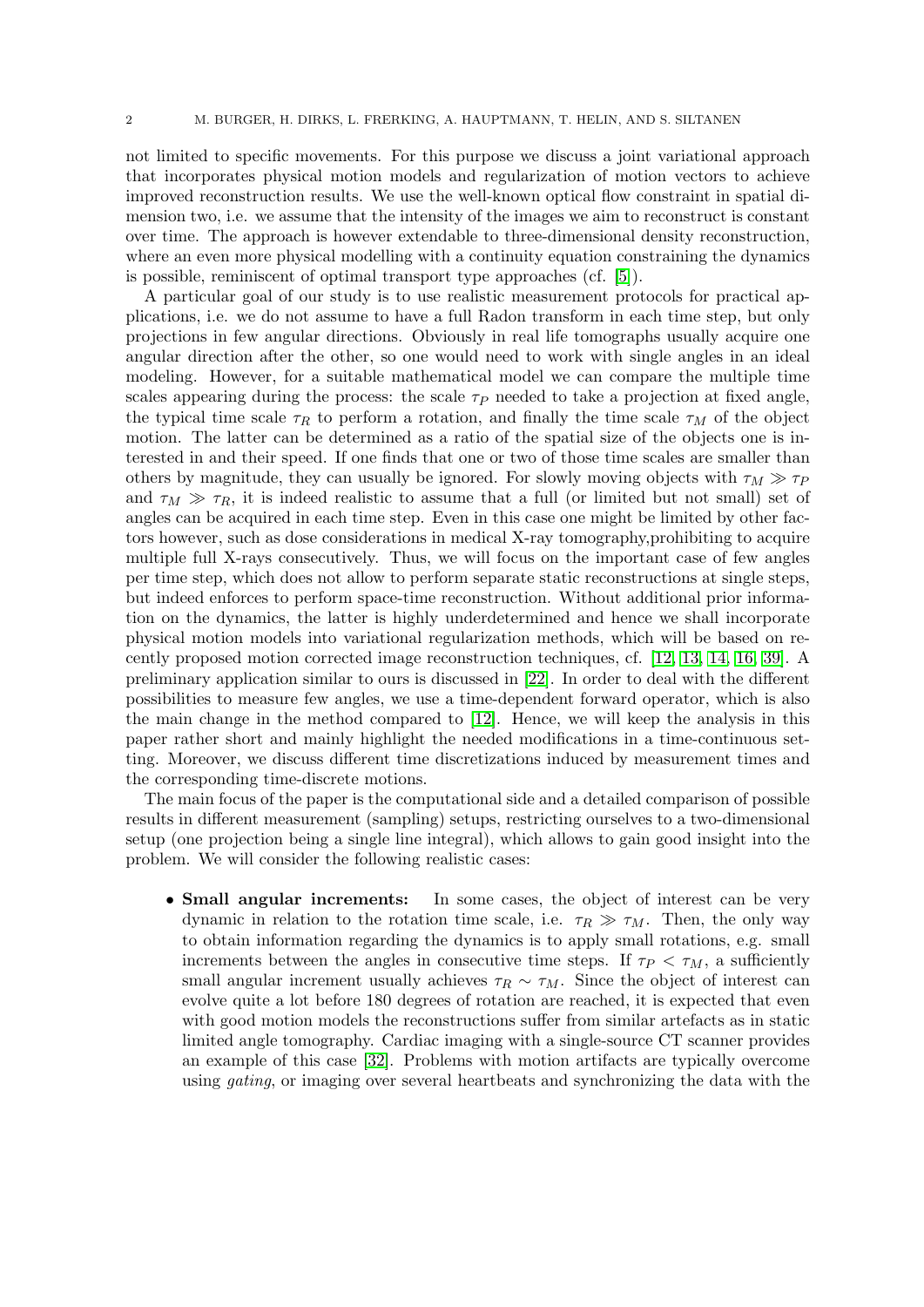help of a electrocardiogram. However, the proposed motion model approach paves the way towards dynamic tomography of one-shot events, such as the entry of contrast agent into bloodstream in angiography.

- Small angular increments with multiple angles: A modification of the previous setup is obtained if we consider small angular increments but with  $k$  different projection angles at each time step with relative angles of  $180/k$  degrees. This is a model for multi-source imaging systems, such as the classical "dynamic spatial reconstructor" with  $k = 23$  [\[33\]](#page-24-5), or more recent dual-source or triple-source CT scanners [\[15,](#page-23-11) [46\]](#page-24-6). Another possibility is to consider the case of  $\tau_R + \tau_P \ll \tau_M$  even for larger angles, but a dose constraint allowing only  $k$  angles per time step.
- **Tracking:** Additionally, we consider a case with a possibly different number of angles measured per time step, taking the extreme case of tracking by starting with a full data set and then acquiring a single angle over several time steps until the next full data set is obtained. One motivation for this approach is again dose limitation. Another one may be processes with inherently different time scales in the dynamics, a fast part that only allows to take single angles with small increments interchanging with a slow part such that  $\tau_M \gg \tau_R$ . For example, consider studying fluid flow in porous media using synchrotron radiation [\[8\]](#page-23-12). Before introducing fluid, the sample is static  $(\tau_M = \infty)$  and can be accurately imaged. During fluid flow we have a fast period with  $\tau_R \gg \tau_M$ . When the voids in the sample are fully occupied by fluid, we again have  $\tau_M = \infty$  and can take a final accurate scan.
- Randomized angles: If  $\tau_R \ll \tau_M$  and one has dose limitations (or if  $\tau_P \gg \tau_R$ ) one can instead consider a setup with arbitrarily different angles in each time step, which is expected to improve the reconstruction quality if we can obtain a better sampling of the full 180 degrees in smaller time. Taking into account recent results on randomized measurements in compressed sensing (cf. [\[24,](#page-23-13) [25\]](#page-23-14)) we consider a setup of randomized angles. For simplicity we restrict ourselves to choosing a single angle in each time step from a uniform distribution (independent from the other time steps), which already yields strongly improved results. This measurement setup could be implemented using arrays of individually flashable small X-ray emitters [\[45\]](#page-24-7).

In order to perform computational experiments, we use well-designed software phantoms as well as a hardware phantom measured with a custom-built  $\mu$ CT system at the University of Helsinki, see [\[7\]](#page-22-3) for technical specifications. As physical target we choose three small (∼25 mm<sup>2</sup> ) square ceramic stones that are centered close to the detector. The geometry is approximately parallel beam with a focus-to-detector distance of 630 mm. The collected data consists of 30 stop-and-go measurements with 60 different angles acquired in each times step, which can be considered as a full CT and hence provides some reference reconstructions. All measurement setups discussed above can be obtained by choosing a subset of the collected angles.

The remainder of the paper is organized as follows: in Section [2](#page-3-0) we introduce a timedependent Radon transform and formulate the reconstruction procedure in a time continuous setting. For estimating the motion we discuss the optical flow constraint and combine both models to a joint problem for image reconstruction and motion estimation. Subsequently, we present a possibility to analyze the numerical error by writing the dynamic system as a state-space model and applying Bayesian inference. In Section [3](#page-8-0) we discuss the discretization of our model as well as practical issues to solve the optimization problem. Results of the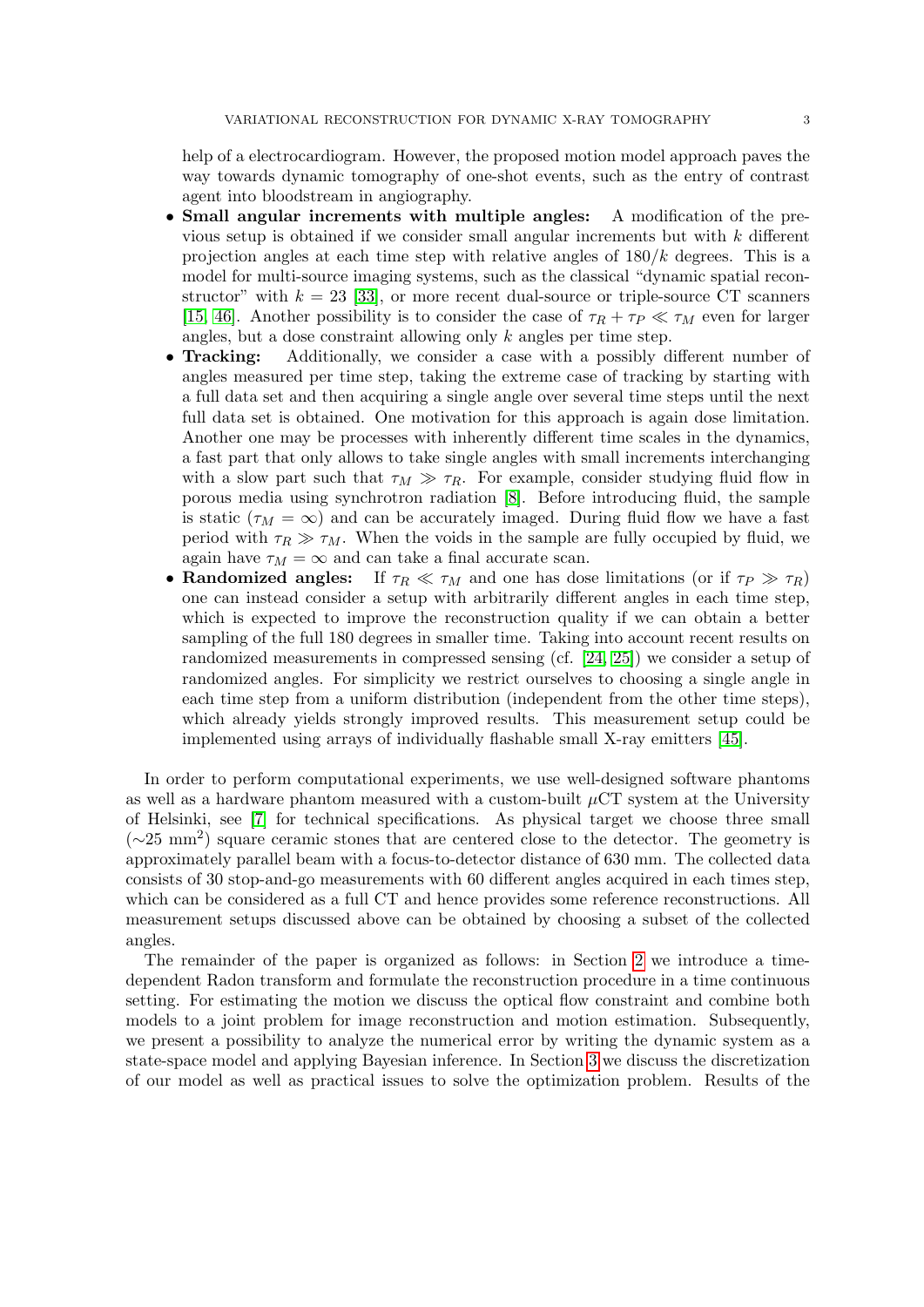proposed method are then presented in Section [4](#page-11-0) for a simulated and a physical phantom. We conclude this study with an outlook to future work in Section [5.](#page-20-0)

#### 2. Variational models for dynamic tomography with motion

<span id="page-3-0"></span>In order to introduce variational models for the reconstruction of dynamic X-ray tomography data, we start by shortly recapping some basic properties that are needed. At first we define a time-dependent version of the Radon transform, which is applicable to dynamic data sets and show its well-definedness. Subsequently, we concentrate on one of the most popular approaches for estimating motion, which is the optical flow methodology. In principle it is also possible to use different motion models, e.g. nonlinear models to consider large scale movements, or continuity equations in a 3D space. However, in this paper we focus on the 2D optical flow model. We combine the optical flow approach with the time-dependent Radon transform and hence obtain a model for motion corrected variational reconstruction. In the end of the chapter we furthermore perform an uncertainty quantification for a state-space formulation of the introduced model.

<span id="page-3-4"></span>2.1. X-ray tomography and Radon transform. In dynamic X-ray tomography one seeks to determine a time-dependent function  $u(x, t)$ , where u models the non-negative absorption of photons on a bounded domain  $\Omega \subset \mathbb{R}^2$  at a time instance  $t \in \mathbb{R}_+$ , hence  $u : \Omega \times \mathbb{R}_+ \to \mathbb{R}_+$ . We consider the measurement model

<span id="page-3-3"></span>(1) Au = m,

where the operator A denotes a time-dependent two-dimensional Radon transform

<span id="page-3-2"></span>(2) 
$$
(\mathcal{A}u)(\theta,s,t) := (\mathcal{R}_{I(t)}u(x,t))(\theta,s) = \int_{x \cdot \theta = s} u(x,t) dx.
$$

Here,  $I(t)$  indicates the set of given measurements at time t. The full Radon transform maps to a parametrization of the infinite unit cylinder denoted by  $Z^2 := \{(\theta, s) : \theta \in S^1, s \in \mathbb{R}\},\$ where  $S^1$  is the unit circle in  $\mathbb{R}^2$ . For a fixed time  $t \geq 0$  the obtained measurement  $m(\theta, s; t) =$  $(\mathcal{R}_{I(t)}u(x,t))(\theta,s)$  is called the sinogram, which consists of line integrals over  $\Omega$  with respect to the set  $I(t)$ . The attenuation  $u(x, t)$  at each time instance can be uniquely determined if one has knowledge of the full sinogram for all possible lines, as shown by Radon [\[31\]](#page-23-0), see also [\[30\]](#page-23-15). However, we are interested in situations of undersampling, such that rather the full collection  $m$  corresponds to the usual sinogram. This is apparent if there is a single angle, i.e. a unique  $\theta = \hat{\theta}(t)$  for each t. Then the measurement is actually  $\tilde{m}(s;t) = (\mathcal{R}_{I(t)}u(x,t))(\tilde{\theta}(t),s)$ 

In order to give a sound definition of the time dependent Radon transform we introduce some additional notation and assumptions. In the following we assume that the time interval is fixed and bounded by the end point  $T > 0$ . Furthermore, we assume that the measured angles might change between time steps and denote  $I(t) \subset Z^2$  as the set of active measurement parameters in each time instance. We equip the set of measurement parameters  $I(t)$  measured at time t with a nonnegative Radon measure  $\sigma_t$ , noticing that in the undersampling situations we are interested in  $\sigma_t$  will be a partially discrete measure with respect to  $\theta$  for each t. We denote by  $\Theta(t)$  the set of all  $\theta$  appearing in  $I(t)$ . Then, with  $\Omega$  denoting the bounded support of u we consider for  $I(t) \subset Z^2$  the operator

<span id="page-3-1"></span>(3) 
$$
\mathcal{R}_{I(t)}: L^p(\Omega) \to L^p_{\sigma_t}(I(t)), \ v \mapsto (\int_{x \cdot \theta = s} v(x) dx)_{(s,t) \in I(t)}.
$$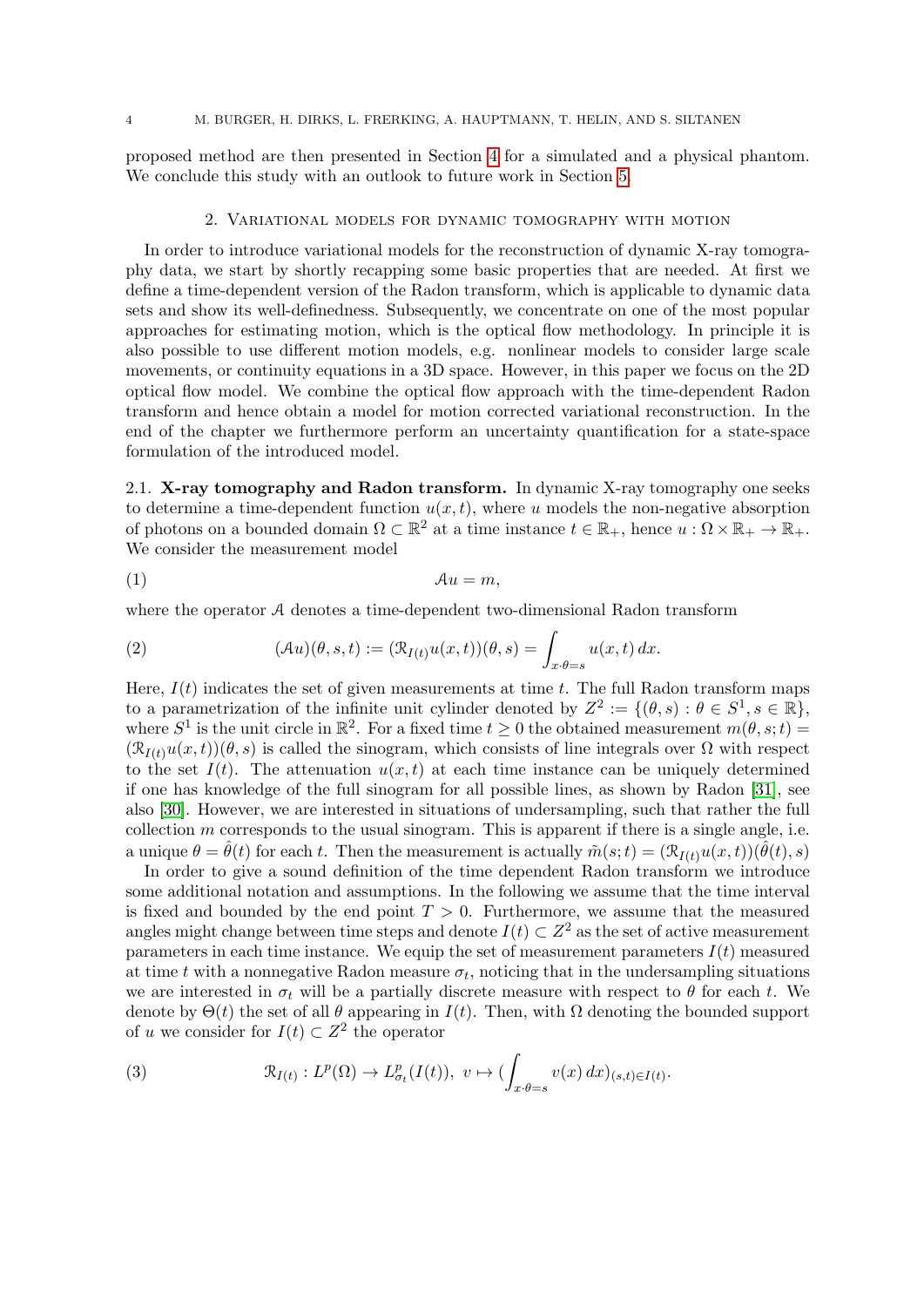In order to deal appropriately with the undersampling we define

(4) 
$$
\Omega(t) = \{x \in \Omega \mid \exists (\theta, s) \in I(t) : s = x \cdot \theta \}
$$

and assume that there exists a nonnegative Radon measure  $\eta_t$  on  $\Theta(t)$  and a bounded (uniformly in time) measurable function  $\rho_t$  supported on  $\Omega(t)$  such that

(5) 
$$
\int_{I(t)} \int_{\{x \cdot \theta = s\} \cap \Omega} \psi(x, s, \theta) dx d\sigma_t = \int_{\Theta(t)} \int_{\Omega} \psi(x, \theta \cdot x, \theta) \rho_t(x) dx d\eta_t
$$

for all integrable functions  $\psi$ . It is straight-forward to construct  $\eta_t$  from  $\sigma_t$  in the measurement scenarios outlined above.

## <span id="page-4-0"></span>Lemma 2.1. Let

$$
L = \sup_{(\theta,s)\in Z^2} \int_{\{x\cdot\theta=s\}\cap\Omega} dx < \infty.
$$

Then  $\mathcal{R}_{I(t)}$  is well-defined by [\(3\)](#page-3-1) and a bounded linear operator for  $p \in [1,\infty)$ . The dual operator  $\mathcal{R}^*_{I(t)}: L^{p_*}_{\sigma_t}(I(t)) \to L^{p_*}(\Omega)$  is given by

$$
\mathcal{R}_{I(t)}^* \varphi = \rho_t(x) \int_{\Theta(t)} \varphi(\theta, x \cdot \theta) d\eta_t
$$

*Proof.* First of all it is apparent that  $\mathcal{R}_{I(t)}$  is well-defined on the dense subspace  $C(\Omega)$ . For continuous  $v$  we have

$$
\int_{I(t)} \left| \int_{x \cdot \theta = s} v(x) dx \right|^p d\sigma_t \leq L^{p*} \int_{I(t)} \int_{x \cdot \theta = s} |v(x)|^p dx d\sigma_t
$$
  

$$
= L^{p*} \int_{\Theta(t)} \int_{\Omega} |v(x)|^p \rho_t(x) dx d\eta_t
$$
  

$$
\leq L^{p*} \int_{\Theta(t)} d\eta_t |\rho_t|_{\infty} |v|_p^p.
$$

Thus,  $\mathcal{R}_{I(t)}$  is a bounded linear operator defined on a dense subspace and can be extended uniquely to a bounded linear operator on  $L^p(\Omega)$ . Now consider the duality product

$$
\langle \varphi, \mathcal{R}_{I(t)} v \rangle = \int_{I(t)} \int_{x \cdot \theta = s} v(x) \varphi(\theta, s) dx d\sigma_t = \int_{\Theta(t)} \int_{\Omega} v(x) \varphi(\theta, x \cdot \theta) \rho_t(x) dx d\eta_t,
$$

then an application of Fubini's theorem yields the above form of the dual operator.  $\Box$ 

Then it follows directly that the operator  $\mathcal{A}: L^p(\Omega \times [0,T]) \to L^p(\cup_{t \in [0,T]} I(t) \times \{t\})$  is linear and bounded:

**Proposition 2.2.** Let  $[0, T]$  be a fixed and bounded time interval and  $\Omega \subset \mathbb{R}^2$  bounded and let the assumptions of Lemma [2.1](#page-4-0) holds. Then for  $p \in [1,\infty)$  the time-dependent Radon transform  $A: L^p(\Omega \times [0,T]) \to L^p(\cup_{t \in [0,T]} I(t) \times \{t\})$ , as defined in [\(2\)](#page-3-2), is a well-defined bounded linear operator with dual operator

$$
(\mathcal{A}^*\varphi)(x,t) = (\mathcal{R}^*_{I(t)}\varphi(\cdot,t))(x).
$$

Considering the inverse problem, since we cannot measure the full sinogram in real life applications, uniqueness of the solution  $u$  in  $(1)$  is not guaranteed. Furthermore, the measurement  $m$  is typically contaminated with noise and we need additional regularization to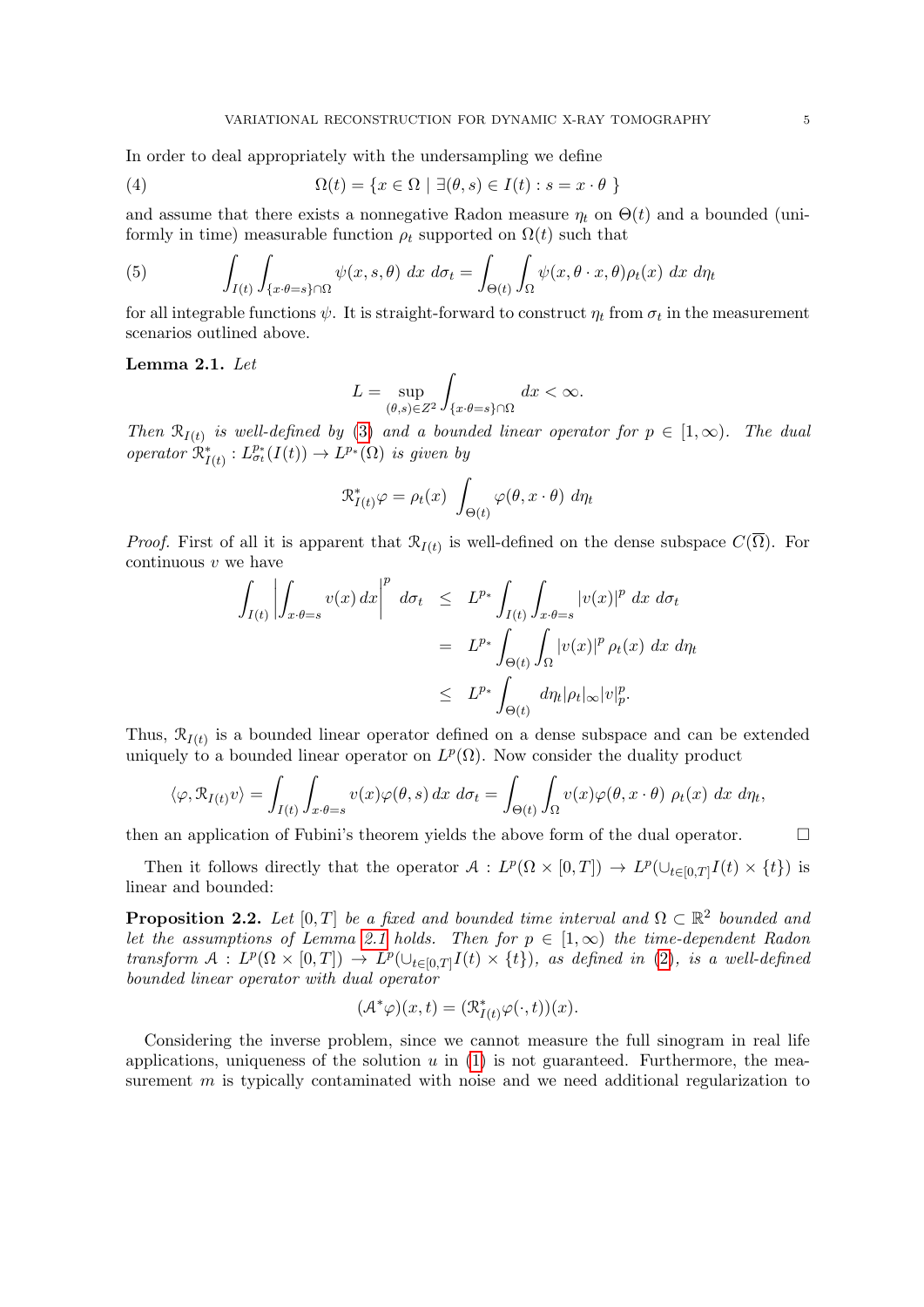obtain a stable reconstruction. A well established approach is to search for a minimizer of a regularization functional, such as

<span id="page-5-0"></span>(6) 
$$
J_{\text{rec}}(u) := \frac{1}{p} ||\mathcal{R}_{I(t)}u - m(t)||_p^p + \alpha |u|_{BV},
$$

where  $\alpha$  is a regularization parameter balancing the two parts. The first term in [\(6\)](#page-5-0) is the data fidelity term, which enforces that the sought-for attenuation function is close to the obtained measurement. The second term is the regularization term enforcing certain features of the reconstruction. In particular, we are interested in a sparse reconstruction with constant areas that are divided by sharp edges. For this purpose the so-called total variation is a common approach. In this study we consider the two choices  $p \in \{1,2\}$ . For  $p = 2$  we have the classical and well-studied  $L^2$ -TV model used for tomographic imaging by [\[21,](#page-23-16) [23,](#page-23-17) [26,](#page-23-18) [37,](#page-24-8) [40,](#page-24-9) [41\]](#page-24-10) and many more, in contrary the  $L^1$ -TV model is typically not used for X-ray tomography but tends to reduce streaking artifacts for undersampled data [\[36\]](#page-24-11). With [\(6\)](#page-5-0), reminiscent of the well-known ROF-model [\[34\]](#page-24-12), we would obtain separate image reconstructions at different time steps, which is attractive from a computational point of view, but seems only applicable for a reasonable amount of measurements. In this study we will supplement the model by an appropriate time correlation of the image sequence  $u$  and evaluate the performance of both models for extremely undersampled measurement data.

2.2. Motion models. Optical flow is one of the most common methods to estimate motion between consecutive images. Its performance is based on the assumption of brightness constancy, i.e. every pixel keeps its intensity over time even if it moves to another position within the image. Assuming a constant image intensity  $u(x, t)$  along a trajectory  $x(t)$  with  $\frac{dx}{dt} = \boldsymbol{v}(x,t)$ , we obtain

<span id="page-5-1"></span>(7) 
$$
0 = \frac{du}{dt} = \frac{\partial u}{\partial t} + \sum_{i=1}^{n} \frac{\partial u}{\partial x_i} \frac{dx_i}{dt} = u_t + \nabla u \cdot \boldsymbol{v}.
$$

The last equation is generally known as the **optical flow constraint** and  $v = (v^1, v^2)^T$  is the desired vector field. In spatial dimension two, [\(7\)](#page-5-1) only states one equation per point for the two unknown components of  $v$  and, consequently, the problem is underdetermined. To overcome this, the optical flow formulation can be used as a data fidelity in a variational model together with an isotropic total variation term on each of the two flow components to ensure spatial regularity, i.e.

<span id="page-5-2"></span>(8) 
$$
J_{flow}(u, v) = ||u_t + \nabla u \cdot v||_1 + \beta |v|_{BV}.
$$

In this model, the parameter  $\beta > 0$  regulates between both parts. In the optical flow setting the  $L^1$  norm has been proven to be more robust with respect to outliers [\[3\]](#page-22-4), which is an important characteristic especially in combination with noisy data from real applications. This model is nowadays one of the most popular models for optical flow, since it has shown success while tracking constant moving objects over time, see e.g. [\[44\]](#page-24-13). The total variation regularization usually causes piecewise constant vector fields, which allow to distinguish a moving object from the background.

We mention that various modifications can be incorporated into our approach in a straightforward way. For out of plan motion it may be necessary to include additional source and sink terms to obtain

$$
u_t + \nabla u \cdot \boldsymbol{v} = S,
$$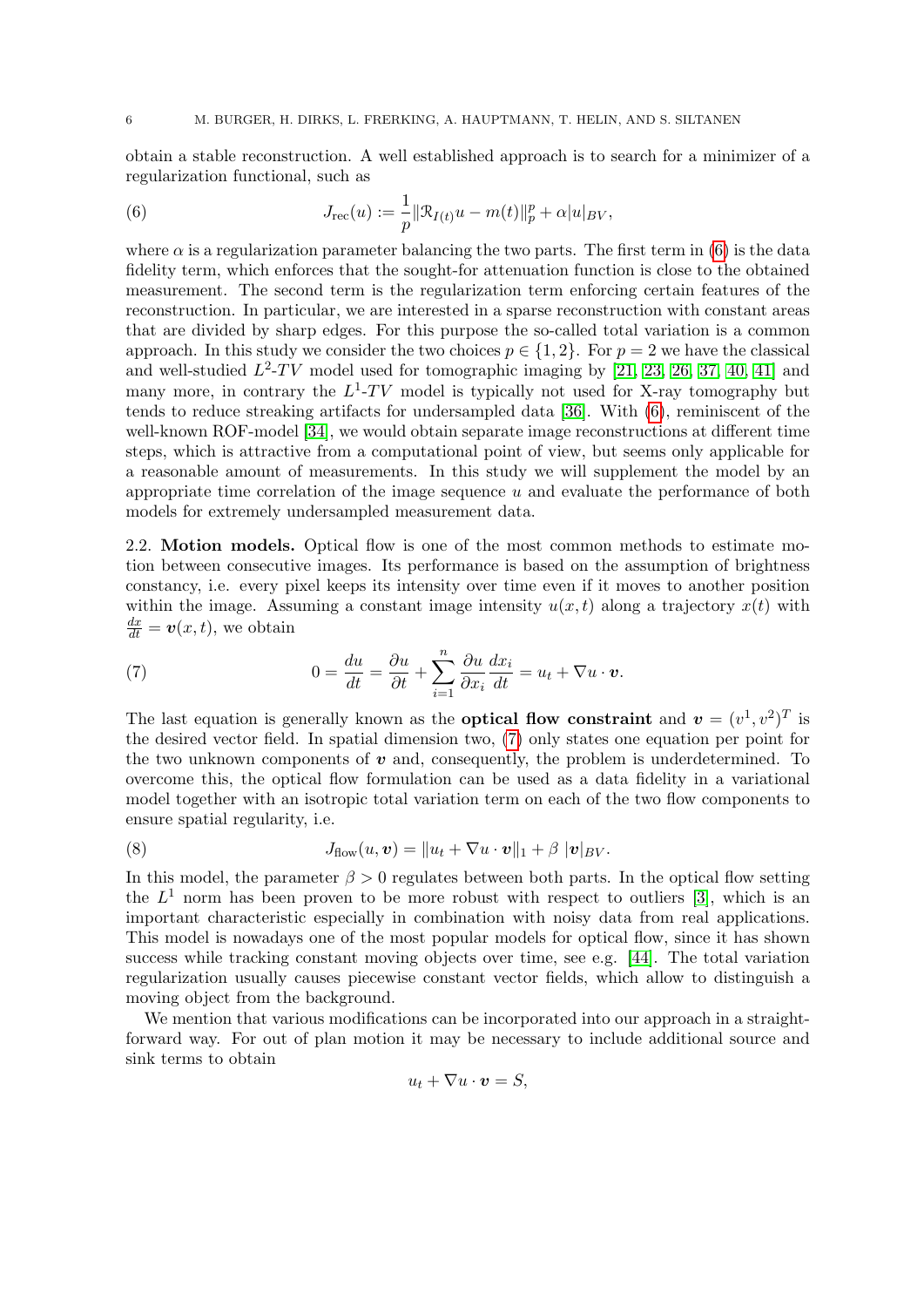with S becoming another optimization model, ideally regularized by a sparsity prior in the variational model. For three-dimensional tomography reconstruction it is completely natural to replace the optical flow constraint by the continuity equation

$$
u_t + \nabla \cdot (u\boldsymbol{v}) = 0.
$$

2.3. Motion corrected variational reconstruction. From our point of view the problem of motion estimation is directly connected to the tomographic reconstruction problem because it requires accurate input images. In many motion estimation applications one first reconstructs the image sequence using [\(6\)](#page-5-0) and afterwards estimates the underlying vector fields using  $(8)$ . In [\[12\]](#page-23-6) it has been shown that a joint model that simultaneously recovers an image sequence and estimates motion offers a significant advantage towards subsequently applying both methods. In [\[16\]](#page-23-9) the model proposed in [\[12\]](#page-23-6) was applied to dynamic X-ray tomography, resulting in the following joint model:

<span id="page-6-0"></span>(9) 
$$
\argmin_{u \geq 0,\boldsymbol{v}} \int_0^T \left( \frac{1}{p} \| (Au)(\cdot,t) - m(\cdot,t) \|_p^p + \alpha |u(\cdot,t)|_{BV}^q + \beta |\boldsymbol{v}(\cdot,t)|_{BV}^r \right) dt,
$$
  
s.t.  $u_t + \nabla u \cdot \boldsymbol{v} = 0$ 

for  $p \in \{1,2\}$  and  $q, r \geq 1$ . For both image sequence and vector field, the respective total variation is used as a regularizer and the classical optical flow formulation from [\(7\)](#page-5-1) connects image sequence and vector field. From the perspective of image reconstruction the optical flow constraint acts as an additional temporal regularizer along the calculated motion field  $v$ .

Appropriate weak-star compactness of sublevel sets and lower semicontinuity can be deduced from the arguments in [\[9\]](#page-23-19), where the minimization was carried out over the set (10)

$$
\mathcal{D} := \{ (u, v) \in L^{\min\{p,q\}}(0,T; BV(\Omega)) \times L^r(0,T; BV(\Omega) \mid ||v||_{\infty} \leq c_v < \infty, |\nabla \cdot v|_{\mathcal{E}} \leq c_d \} ,
$$

where  $\mathcal E$  is a Banach space continuously embedded into  $L^m(0,T;L^k(\Omega))$ , with  $m > q^*$  and  $k > p$ . Noticing that  $BV(\Omega)$  is continuously embedded into  $L^p(\Omega)$  for  $p \leq 2$  in two spatial dimensions, the arguments of [\[9\]](#page-23-19) can be directly applied for  $p = 2$  and the ones in [\[16\]](#page-23-9) provide a similar proof for the case  $p = 1$ . Thus, we obtain the following existence result for [\(9\)](#page-6-0):

Theorem 2.3. (Existence of Minimizers) For  $p \in \{1, 2\}$ , let  $1 < q, r$  and

$$
J_{joint}(u, \mathbf{v}) = \int_0^T \left( \frac{1}{p} || (\mathcal{A}u)(\cdot, t) - m(t) ||_p^p + \alpha |u(\cdot, t)|_{BV}^q + \beta |\mathbf{v}(\cdot, t)|_{BV}^r \right) dt.
$$

Furthermore, let  $\mathcal{R}_{I(t)}\mathbf{1} \neq 0$  for all  $t \in [0,T]$ . Then, there exists a minimizer in the constraint set

$$
\mathcal{S} = \{(u, v) \in \mathcal{D} | v \cdot \nabla u + \partial_t u = 0, u \ge 0 \}.
$$

We mention that the choice  $q, r > 1$  has to be made in the analysis to avoid to deal with measures in time, in computational scenarios below it is however more efficient to set  $q = r = 1.$ 

For computational reasons or in case of possible deviations from the motion model, it may be advantageous to consider a penalized version

$$
\underset{u\geq 0,v}{\arg\min} \int_0^T \left(\frac{1}{p} \|(\mathcal{A}u)(\cdot,t) - m(\cdot,t)\|_p^p + \alpha |u(\cdot,t)|_{BV}^q + \beta |\mathbf{v}(\cdot,t)|_{BV}^r\right) dt + \gamma \|u_t + \nabla u \cdot \mathbf{v}\|_{\mathcal{M}}
$$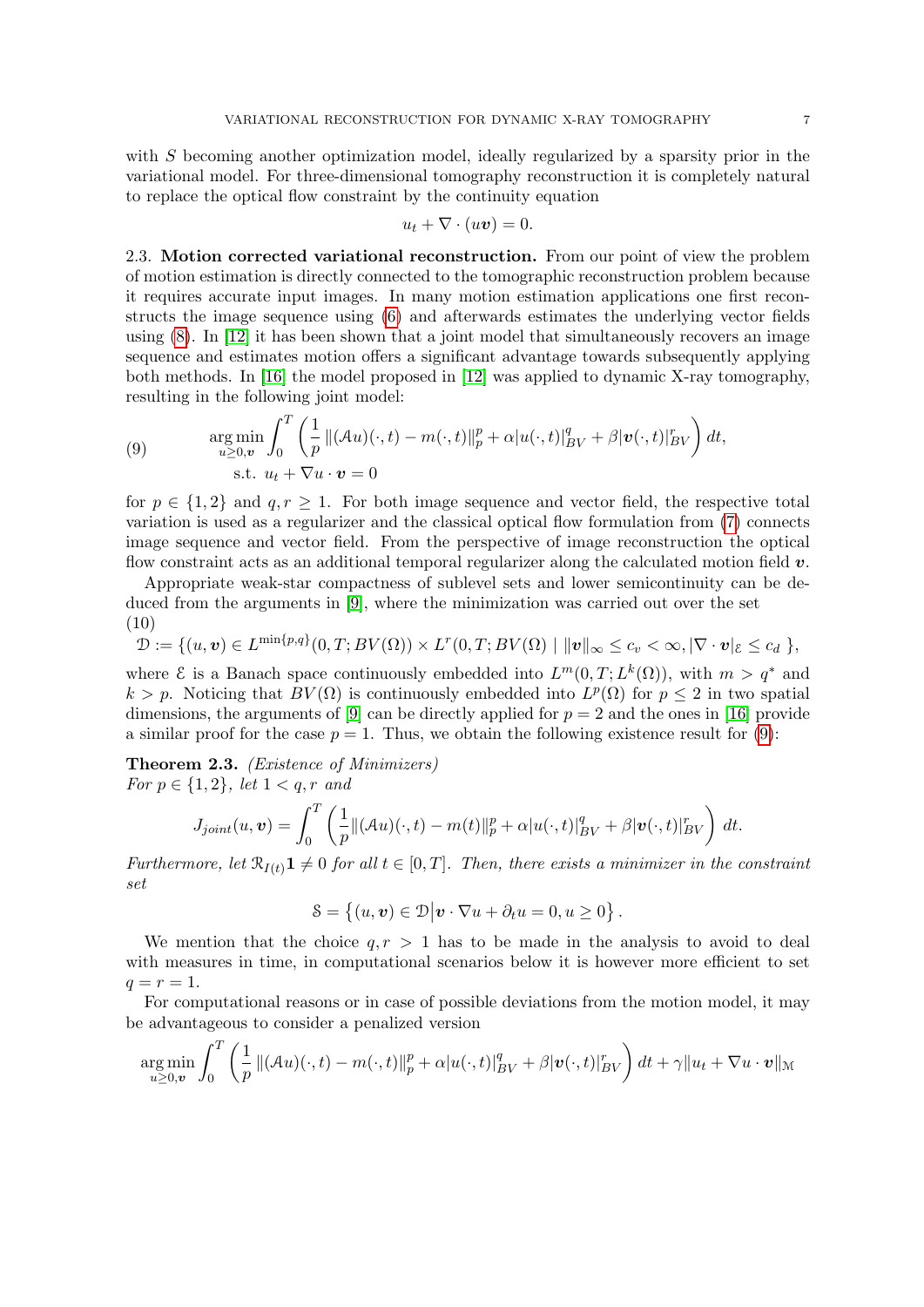with  $\gamma$  sufficiently large. We mention that the existence proof can be carried out in analogous way, moreover the compactness and lower semicontinuity can be used to verify convergence to the constrained problem [\(9\)](#page-6-0). For  $\gamma$  sufficiently large we expect similar computational results, we refer to [\[9\]](#page-23-19) for a detailed discussion.

2.4. Uncertainty quantification for a probabilistic state-space model. Estimating numerical errors in the problem [\(9\)](#page-6-0) is challenging due to the inherent nonlinearity of the problem. Below we provide a probabilistic perspective to error modeling by writing our dynamic system as a state-space model and applying Bayesian inference [\[27\]](#page-23-20). Here, we assume a time-space discretization which is specified later. Our state variable is  $u^i$  at time-step i and the flow field  $v^i$  corresponds to a latent variable, although it is naturally of equal interest. For convenience, let us write  $U^k = (u^j)_{j=1}^k$  and  $V^k = (v^j)_{j=1}^k$  for the concatenation of the times series of state vectors until time k. Similarly, we write  $M^k = (m^j)_{j=1}^k$ . Notice that the flow field v is not estimated at the last time step and therefore  $U^n$  and  $V^{n-1}$  represent the full time series. Below,  $\mathbb{P}(w)$  stands for the probability density function related to random variable w.

**Prior.** Suppose our prior information regarding the initial state is given by the formal probability density

$$
\mathbb{P}(u^1) \propto \exp(-\alpha \mathcal{G}_1(u^1)),
$$

where  $\mathcal{G}_1$  is the energy functional, e.g. the BV norm in Section [3.](#page-8-0) The equations governing optical flow yield the evolution model, which is given by

$$
u^{i+1} = \mathcal{H}(u^i, \mathbf{v}^i) + \xi,
$$

where H corresponds a suitable discretization of [\(7\)](#page-5-1) specified later and the noise  $\xi$  is distributed according to density  $\mathbb{P}(\xi) \propto \exp(-||\xi||_1)$ . Clearly, the conditional probability distribution of  $u^{i+1}$  given both  $u^i$  and  $v^i$  can be expressed by

$$
\mathbb{P}(u^{i+1}|u^i,\boldsymbol{v}^i)\propto \exp\left(-\gamma\left\|u^{i+1}-\mathcal{H}(u^i,\boldsymbol{v}^i)\right\|_1\right).
$$

Here, we make the crucial assumption that  $u^{i+1}$  and  $v^i$  is a priori independent  $v^{i-1}$ . Notice carefully that this is not the case a posteriori. Moreover, we assume  $v^i$  is a priori independent of  $u^i$  and therefore

$$
\mathbb{P}(u^{i+1}, \boldsymbol{v}^i|u^i) = \mathbb{P}(u^{i+1}|u^i, \boldsymbol{v}^i)\mathbb{P}(\boldsymbol{v}^i),
$$

Now by assuming  $\mathbb{P}(v^i) \propto \exp(-\beta \mathcal{G}_2(v^i))$  for some energy functional  $\mathcal{G}_2$ , it follows that

$$
\mathbb{P}(u^{i+1}, \boldsymbol{v}^i|u^i) \propto \exp\left(-\gamma \left\|u^{i+1}-\mathcal{H}(u^i, \boldsymbol{v}^i)\right\|_1 - \beta \mathcal{G}_2(\boldsymbol{v}^i)\right)
$$

and the full prior model can be expressed recursively as

$$
\mathbb{P}(U^n, V^{n-1}) = \mathbb{P}(u^n, \mathbf{v}^{n-1} | U^{n-1}, V^{n-2}) \mathbb{P}(U^{n-1}, V^{n-2})
$$
  
\n
$$
= \mathbb{P}(u^n, \mathbf{v}^{n-1} | u^{n-1}) \mathbb{P}(U^{n-1}, V^{n-2})
$$
  
\n
$$
= \prod_{i=1}^{n-1} \mathbb{P}(u^{i+1}, \mathbf{v}^i | u^i) \cdot \mathbb{P}(u^1).
$$

Likelihood. Our observation of the system state is obtained via

$$
m^i = A^i u^i + \epsilon^i,
$$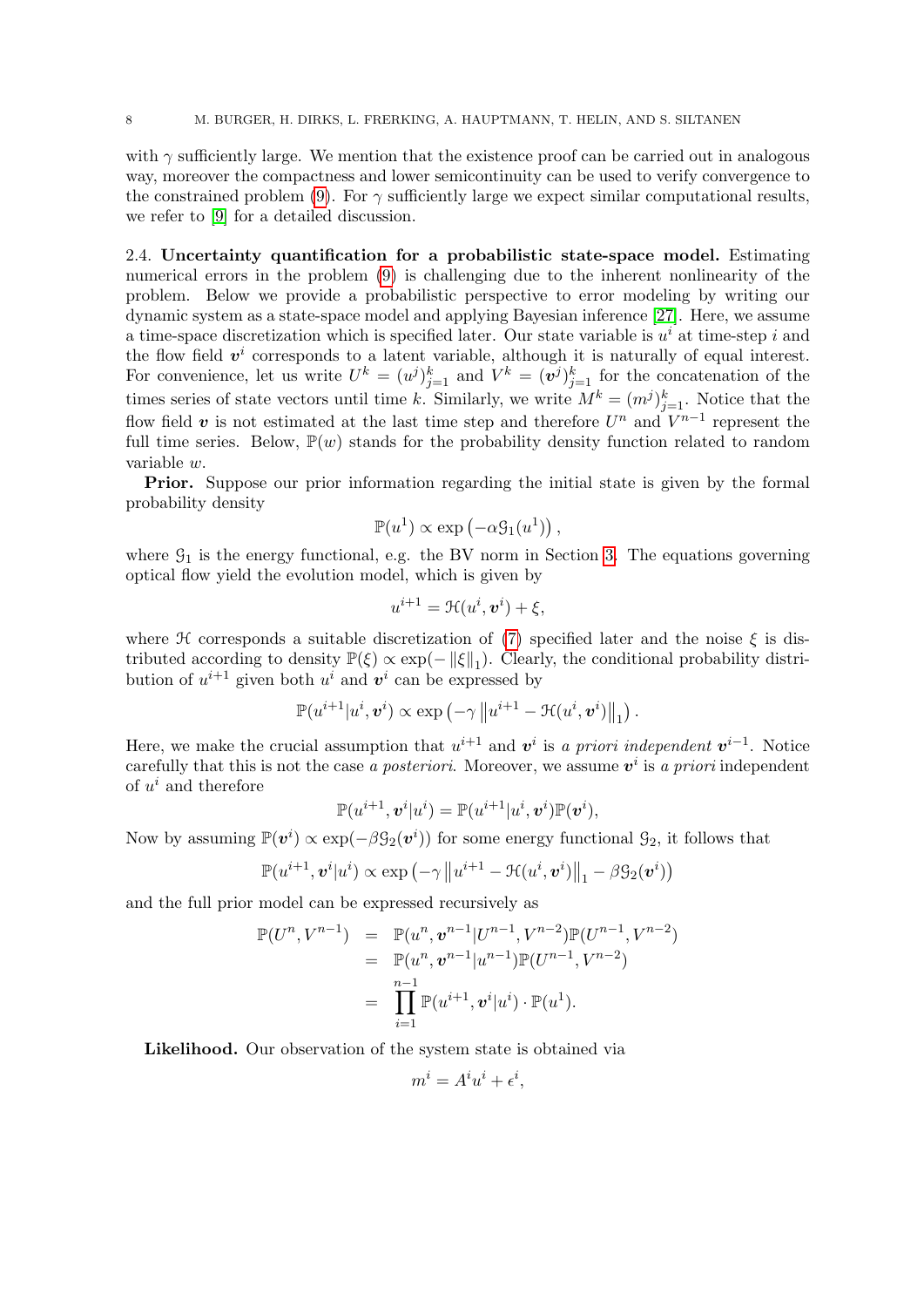where  $\epsilon^i$ ,  $i = 1, ..., n$  are i.i.d. and  $\mathbb{P}(\epsilon^i) \propto \exp(-\frac{1}{n})$  $\frac{1}{p}\left\Vert \epsilon^{i}\right\Vert$ p  $_p^p$ ) is a random noise vector. Moreover, we assume virtual zero-observations at time steps  $2, ..., n$ , i.e., we observe

$$
(11) \t\t gi = ui - \deltai,
$$

where  $\{\delta^i\}_{i=2}^n$  are i.i.d.,  $\mathbb{P}(\delta^i) \propto \exp(-\alpha \mathcal{G}_1(\delta^i))$  and assume  $g^i = 0$  for all  $i \geq 2$ . Notice that the virtual observations are not necessary for the probabilistic system to be well-defined. However, observations in [\(11\)](#page-8-1) state that for the likely values of  $u^i$  the quantity  $\mathcal{G}_1(u^i)$  is small and, therefore, impose some additional regularity to the system.

Under these observations it follows that the likelihood density is of the form

<span id="page-8-1"></span>
$$
\mathbb{P}(M^n \mid U^n) \propto \exp\left(-\sum_{i=1}^n \frac{1}{p} ||A^i u^i - m^i||_p^p - \sum_{i=2}^n \alpha \mathfrak{g}_1(u^i)\right).
$$

Uncertainty quantification. In this work we consider reconstruction methods based on smoothing [\[27\]](#page-23-20), i.e., we estimate all states simultaneously based on the full time-series data. In this case, the posterior distribution obtained from the state-space model is proportional to the product of the prior and likelihood densities

(12) 
$$
\mathbb{P}(U^n, V^{n-1} \mid M^n) \propto \mathbb{P}(M^n | U^n) \mathbb{P}(U^n, V^{n-1}) = \exp\left(-J(U^n, V^{n-1}; M^n)\right),
$$

where  $J$  is the functional given by

(13) 
$$
J(U^{n}, V^{n}; M^{n}) = \sum_{i=1}^{n} \left\{ \frac{1}{p} ||A^{i}u^{i} - m^{i}||_{p}^{p} + \alpha \mathcal{G}_{1}(u^{i}) \right\} + \sum_{i=1}^{n-1} \left\{ \gamma ||u^{i+1} - \mathcal{H}(u^{i}, v^{i})||_{1} + \beta \mathcal{G}_{2}(v^{i}) \right\},
$$

Our numerical work below on estimating the maximum point of the posterior distribution, i.e. minimizer of J, corresponds to the *weak constraint*  $\angle DVAR$  method [\[2\]](#page-22-5). Sampling the full posterior distribution requires high computational effort and is not explored in this paper.

Notice that the state-space model also enables *filtering* methods, where one is concerned by the online estimation of  $\mathbb{P}(u^{i+1}, v^i | M^{i+1})$  as the observational data is accumulated. The update from  $\mathbb{P}(u^i, v^{i-1}|M^i)$  to  $\mathbb{P}(u^{i+1}, v^i|M^{i+1})$  is obtained via a prediction step

$$
\mathbb{P}(u^i,\boldsymbol{v}^{i-1}|M^i)\mapsto \mathbb{P}(u^{i+1},\boldsymbol{v}^i|M^i)=\int\int \mathbb{P}(u^{i+1},\boldsymbol{v}^i|u^i,\boldsymbol{v}^{i-1})\mathbb{P}(u^i,\boldsymbol{v}^{i-1}|M^i)du^i d\boldsymbol{v}^{i-1}
$$

and an analysis step

$$
\mathbb{P}(u^{i+1},\boldsymbol{v}^i|M^i)\mapsto \mathbb{P}(u^{i+1},\boldsymbol{v}^i|M^{i+1})=\frac{\mathbb{P}(m^{i+1}|u^{i+1},\boldsymbol{v}^i)\mathbb{P}(u^{i+1},\boldsymbol{v}^i|M^i)}{\mathbb{P}(m^{i+1}|M^i)}.
$$

These aspects of the stochastic dynamics in optical flow models are studied further in subsequent work.

## 3. Numerical implementation

<span id="page-8-0"></span>To handle the numerical implementation of the joint model for motion corrected reconstruction, we first need to formulate a discrete version. Here we especially focus on the structure of the time-dependent Radon operator respectively the matrix representing its discretization, in order to obtain efficient schemes. Afterwards, we split the variational model into two subproblems and introduce an alternating approach to solve it. In order to minimize the single subproblems, we employ iteration schemes based on established primal-dual methods.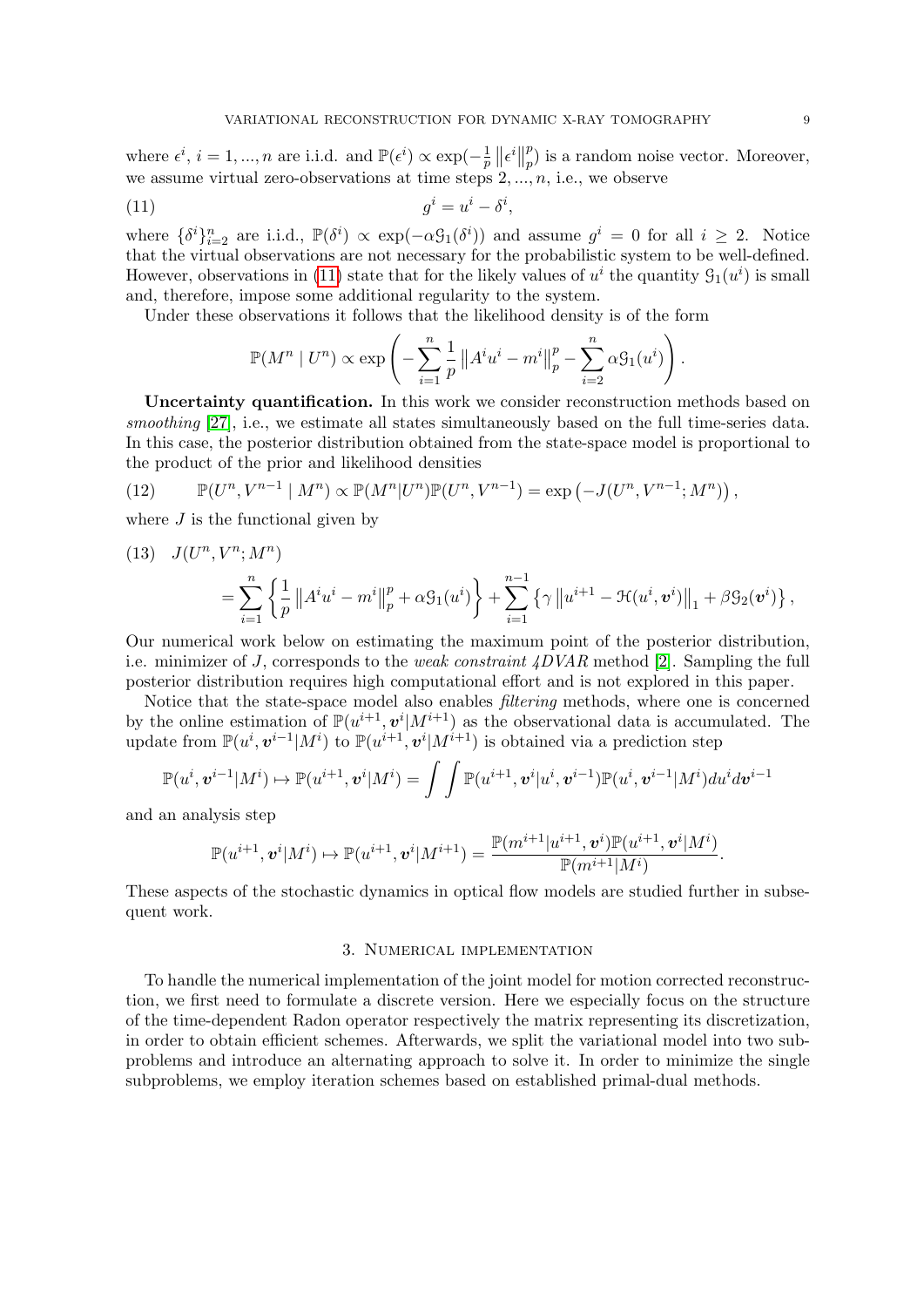3.1. Discretization. In practical applications we cannot measure infinitely many line integrals continuously in time and hence we need to assume a discretization in space and time to model the measurement process properly. We aim at representing the inverse problem of recovering the attenuation as a simple matrix-vector equation

$$
(14) \t\t\t Au = m,
$$

with the matrix A representing the discretized Radon transform dependent on time, u being the attenuation coefficient in each pixel. The measurement m is taken during a fixed time period  $[0, T]$  as discussed in Section [2.1,](#page-3-4) and we only measure at certain time instances. We denote the number of measured time instances by  $N_t$ , such that each measurement point in time is given by  $t_k = \frac{kT}{N_t}$  $\frac{kT}{N_t}$  .

Let us consider one fixed point in time  $t_k$ . Then for the discretization in space we divide the domain into  $N_x$  pixels such that the attenuation is modeled by a vector  $u \in \mathbb{R}^{N_x}$ . Furthermore, we have a finite set of  $N_{\ell}$  lines  $\ell_1, \ldots, \ell_{N_{\ell}}$  for which we can measure the attenuation. The total amount of lines depends on the projection angles in each step and is typically a multiple of the sensor resolution. In case we have only one projection per time step, then  $N_\ell$  coincides with the sensor resolution. The discrete measurement is then given by

<span id="page-9-0"></span>(15) 
$$
m_i = \sum_{j=1}^{N_x} a_{i,j} u_j, \quad i = 1, ..., N_\ell,
$$

where  $a_{i,j}$  is the length of the line  $\ell_i$  in the jth pixel. The measurement matrix at time  $t_k$ denoted by  $A^k \in \mathbb{R}^{N_{\ell} \times N_x}$  is then composed of the coefficients in [\(15\)](#page-9-0). The matrix for the projection of all time steps is simply given as the block diagonal matrix

<span id="page-9-2"></span>(16) 
$$
A = \begin{pmatrix} A^1 & 0 \\ & A^2 & \\ & & \ddots & \\ 0 & & & A^{N_t} \end{pmatrix}.
$$

Concerning the entire problem [\(9\)](#page-6-0), the discretization of the time-interval  $[0, T]$  into  $N_t$  steps leads to  $N_t$  images  $u^1, \ldots, u^{N_t}$  resp.  $N_t - 1$  vector fields  $\boldsymbol{v}^1, \ldots, \boldsymbol{v}^{N_t-1}$  between subsequent frames. Using the previously derived discrete Radon matrix, the time-discrete counterpart of [\(9\)](#page-6-0) is hence given by (17)

<span id="page-9-1"></span>
$$
\mathop{\arg\min}\limits_{\substack{u=(u^1,...,u^{N_t}) \geq 0 \\ \bm{v}=(\bm{v}^1,...\bm{v}^{N_t-1})}} \sum_{i=1}^{N_t} \frac{1}{p} \left\|A^i u^i - m^i \right\|_p^p + \alpha \left\|\nabla u^i \right\|_{2,1} + \sum_{i=1}^{N_t-1} \gamma \left\|u^{i+1} - u^i + \nabla u^i \cdot \bm{v}^i \right\|_1 + \beta \sum_{j=1}^2 \left\|\nabla v^{i,j} \right\|_{2,1},
$$

where  $\|\nabla u\|_{2,1}$  denotes the isotropic total variation, which takes the point wise Euclidean norm of  $(u_x, u_y) \in \mathbb{R}^{N_x} \times \mathbb{R}^{N_x}$  and afterwards sums up the resulting vector in  $\mathbb{R}^{N_x}$ .

3.2. Minimization. Despite showing the existence of a minimizer, its calculation is numerically challenging. Problems arise from the non-convexity and non-linearity of the optical flow term, the non-differentiability of the  $L^1$ -norm and finally several linear operators acting on u and v. To address these issues, the joint model  $(17)$  can be transformed into a two-step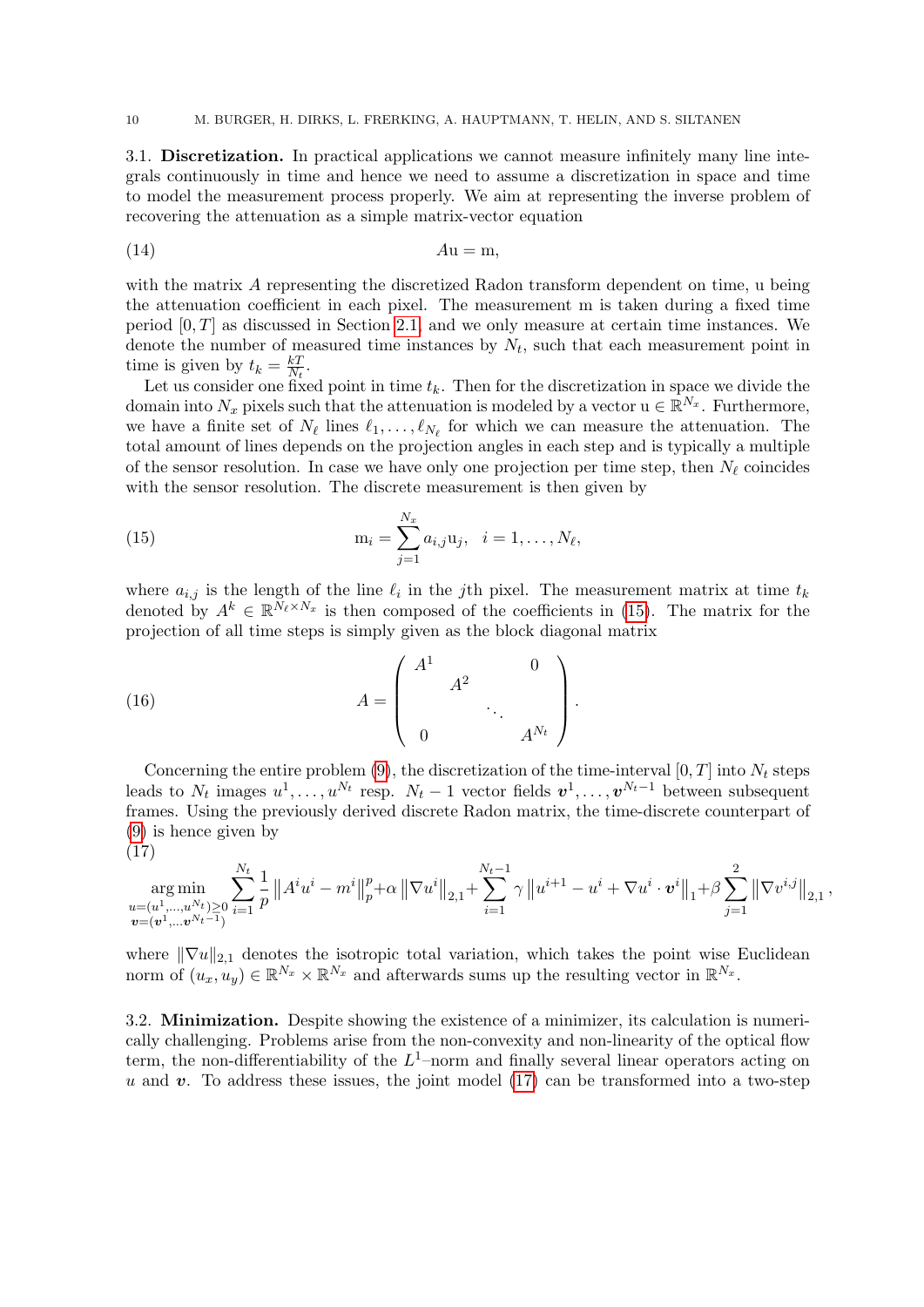method

<span id="page-10-1"></span>(18) 
$$
u_{l+1} = \underset{u \geq 0}{\arg \min} \sum_{i=1}^{N_t} \frac{1}{p} \|A^i u^i - m^i\|_p^p + \alpha \|\nabla u^i\|_{2,1} + \gamma \sum_{i=1}^{N_t-1} \|u^{i+1} - u^i + \nabla u^i \cdot \mathbf{v}_l^i\|_1,
$$

<span id="page-10-0"></span>(19) 
$$
\mathbf{v}_{l+1} = \argmin_{\mathbf{v}} \sum_{i=1}^{N_t-1} ||u_{l+1}^{i+1} - u_{l+1}^i + \nabla u_{l+1}^i \cdot \mathbf{v}^i||_1 + \frac{\beta}{\gamma} \sum_{j=1}^2 ||\nabla v^{i,j}||_{2,1}
$$

that alternatingly solves a problem for the image sequence u using information from  $(19)$ and a problem for the flow sequence  $\boldsymbol{v}$  using information from [\(18\)](#page-10-1). Using block diagonal operators, see [\(16\)](#page-9-2), equation [\(18\)](#page-10-1) and [\(19\)](#page-10-0) can be simplified into problems of the form

(20) 
$$
u_{l+1} = \underset{u \ge 0}{\arg \min} \frac{1}{p} ||Au - m||_p^p + \alpha ||\nabla u||_{2,1} + \gamma ||Tu||_1,
$$

<span id="page-10-2"></span>(21) 
$$
\mathbf{v}_{l+1} = \argmin_{\mathbf{v}} \left\| \hat{T} \mathbf{v} - b \right\|_1 + \frac{\beta}{\gamma} \sum_{j=1}^2 \left\| \nabla v^j \right\|_{2,1},
$$

where the operator T depends on  $v_l$  and  $\hat{T}$  depends on  $u_{l+1}$ . The terms  $u_{l+1}^{i+1} - u_{l+1}^i$  from [\(17\)](#page-9-1) can be combined to the vector  $b$  in  $(21)$ . Due to this transformation, each of these subproblems is linear and convex but still non-differentiable. Moreover, the alternating scheme tends to end up in local minima rather than in convergence to the solution of [\(9\)](#page-6-0).

In order to minimize the single subproblems for reconstruction and for motion estimation, we use a primal-dual approach, which was introduced in [\[10\]](#page-23-21). Therefore, we rewrite the given problems as saddle point formulations of the form

$$
\min_{u \in \mathcal{X}} \max_{p \in \mathcal{Y}} \langle K u, p \rangle - F^*(p)
$$

and subsequently apply the iteration scheme proposed in [\[10\]](#page-23-21). In what follows we address the problems for u and v in detail. The pseudocode in Algorithm [1](#page-12-0) then gives a sketch of the alternating minimization strategy.

**Reconstruction.** Within this part we restrict ourselves to the case of an  $L^1$  data fidelity where an extension to an  $L^2$  term is straight forward. Since all terms of [\(18\)](#page-10-1) contain operators, we dualize each term and obtain the saddle-point problem

$$
\min_{u} \max_{p_1, p_2, p_3} \sum_{i=1}^{3} \langle K_i u, p_i \rangle - F_i^*(p_i),
$$

with

$$
K_1 u = Au, \quad F_1^*(p_1) = \delta_{\{\bar{p}_1:\|\bar{p}_1\|_{\infty}\leq 1\}}(p_1) + \langle p_1, f \rangle,
$$
  
\n
$$
K_2 u = \nabla u, \quad F_2^*(p_2) = \delta_{\{\bar{p}_2:\|\bar{p}_2\|_{2,\infty}\leq \alpha\}}(p_2),
$$
  
\n
$$
K_3 u = Tu, \quad F_3^*(p_3) = \delta_{\{\bar{p}_3:\|\bar{p}_3\|_{\infty}\leq \gamma\}}(p_3).
$$

Here  $\delta_{\mathcal{C}}$  denotes an indicator function on the set  $\mathcal{C}$  defined as

$$
\delta_{\mathcal{C}}(u) = \begin{cases} 0 & \text{if } u \in \mathcal{C} \\ \infty & \text{else} \end{cases}
$$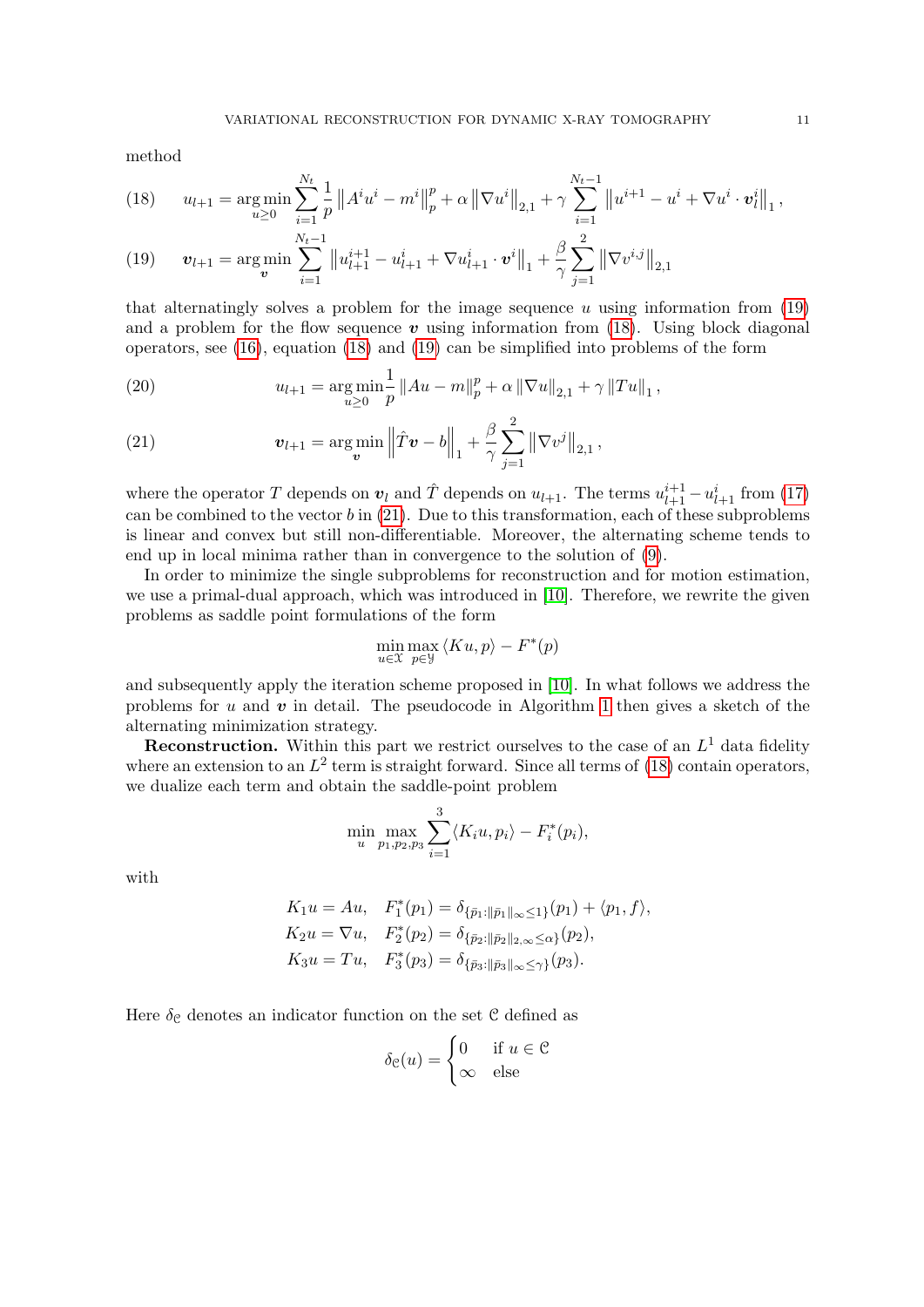and let  $\pi_{\mathcal{C}}$  denote a projection of the input argument onto the set C. An application of the primal-dual method to the above problem yields the following iteration scheme:

<span id="page-11-1"></span>
$$
p_1^{k+1} = \pi_{\{\bar{p_1}:\|\bar{p_1}\|_{\infty}\leq 1\}}(p_1^k + \sigma_u A \bar{u}^k - \sigma_u f),
$$
  
\n
$$
p_2^{k+1} = \pi_{\{\bar{p_2}:\|\bar{p_2}\|_{2,\infty}\leq \alpha\}}(p_2^k + \sigma_u \nabla \bar{u}^k),
$$
  
\n(22)  
\n
$$
p_3^{k+1} = \pi_{\{\bar{p_3}:\|\bar{p_3}\|_{\infty}\leq \gamma\}}(p_3^k + \sigma_u T \bar{u}^k),
$$
  
\n
$$
u^{k+1} = \pi_{\{\tilde{u}\geq 0\}}\left(u^k - \tau_u (A^T p_1^{k+1} + \nabla^T p_2^{k+1} + T^T p_3^{k+1})\right),
$$
  
\n
$$
\bar{u}^{k+1} = 2u^{k+1} - u^k,
$$

where  $\sigma_u, \tau_u$  are valid stepsizes as explained in [\[10\]](#page-23-21).

Motion Estimation. The saddle point formulation for the motion estimation problem can be derived in analogy to the reconstruction problem as follows

$$
\min_{\bm{v}=(v_1,v_2)}\max_{q_1,q_2,q_3}\sum_{i=1}^3\langle K_i\bm{v},q_i\rangle-F_i^*(q_i),
$$

where

$$
K_1 \mathbf{v} = \hat{T} \mathbf{v}, \quad F_1^*(q_1) = \delta_{\{\bar{q}_1: \|\bar{q}_1\|_{\infty} \le 1\}}(q_1) - \langle q_1, b \rangle,
$$
  
\n
$$
K_2 \mathbf{v} = \nabla v_1, \quad F_2^*(q_2) = \delta_{\{\bar{q}_2: \|\bar{q}_2\|_{2,\infty} \le \frac{\beta}{\gamma}\}}(q_2),
$$
  
\n
$$
K_3 \mathbf{v} = \nabla v_2, \quad F_3^*(q_3) = \delta_{\{\bar{q}_3: \|\bar{q}_3\|_{2,\infty} \le \frac{\beta}{\gamma}\}}(q_3).
$$

Similar to the reconstruction part, we apply the iteration scheme proposed in [\[10\]](#page-23-21) to the given problem and end up with

<span id="page-11-2"></span>(23)  
\n
$$
q_1^{k+1} = \pi_{\{\bar{q}_1:\|\bar{q}_1\|_{\infty}\leq 1\}}(q_1^k + \sigma_v \hat{T} \bar{v}^k - \sigma_v b),
$$
\n
$$
q_2^{k+1} = \pi_{\{\bar{q}_2:\|\bar{q}_2\|_{2,\infty}\leq \frac{\beta}{\gamma}\}}(q_2^k + \sigma_v \nabla \bar{v}_1^k),
$$
\n
$$
q_3^{k+1} = \pi_{\{\bar{q}_3:\|\bar{q}_3\|_{2,\infty}\leq \frac{\beta}{\gamma}\}}(q_3^k + \sigma_v \nabla \bar{v}_2^k),
$$
\n
$$
v^{k+1} = v^k - \tau_v \left(\hat{T}^T q_1^{k+1} + \begin{pmatrix} \nabla^T & 0 \\ 0 & \nabla^T \end{pmatrix} \begin{pmatrix} q_2^{k+1} \\ q_3^{k+1} \end{pmatrix}\right),
$$
\n
$$
\bar{v}^{k+1} = 2v^{k+1} - v^k.
$$

To handle large displacements, the optical flow calculation is incorporated into a coarseto-fine pyramid with intermediate warping steps. We refer to [\[13\]](#page-23-7) for details.

## 4. Experiments

<span id="page-11-0"></span>For the evaluation of the proposed motion estimation and reconstruction we consider two experiments in this section. For a qualitative evaluation we consider a simulated data set of a moving ball. Since the ground truth is known we can explicitly evaluate the performance of the  $L^1$ -TV and  $L^2$ -TV model as reconstruction functional [\(6\)](#page-5-0) by evaluating the reconstruction errors. Based on the knowledge obtained in the simulated experiments we then apply the reconstruction algorithm to real measurement data from the  $\mu$ CT lab at the University of Helsinki.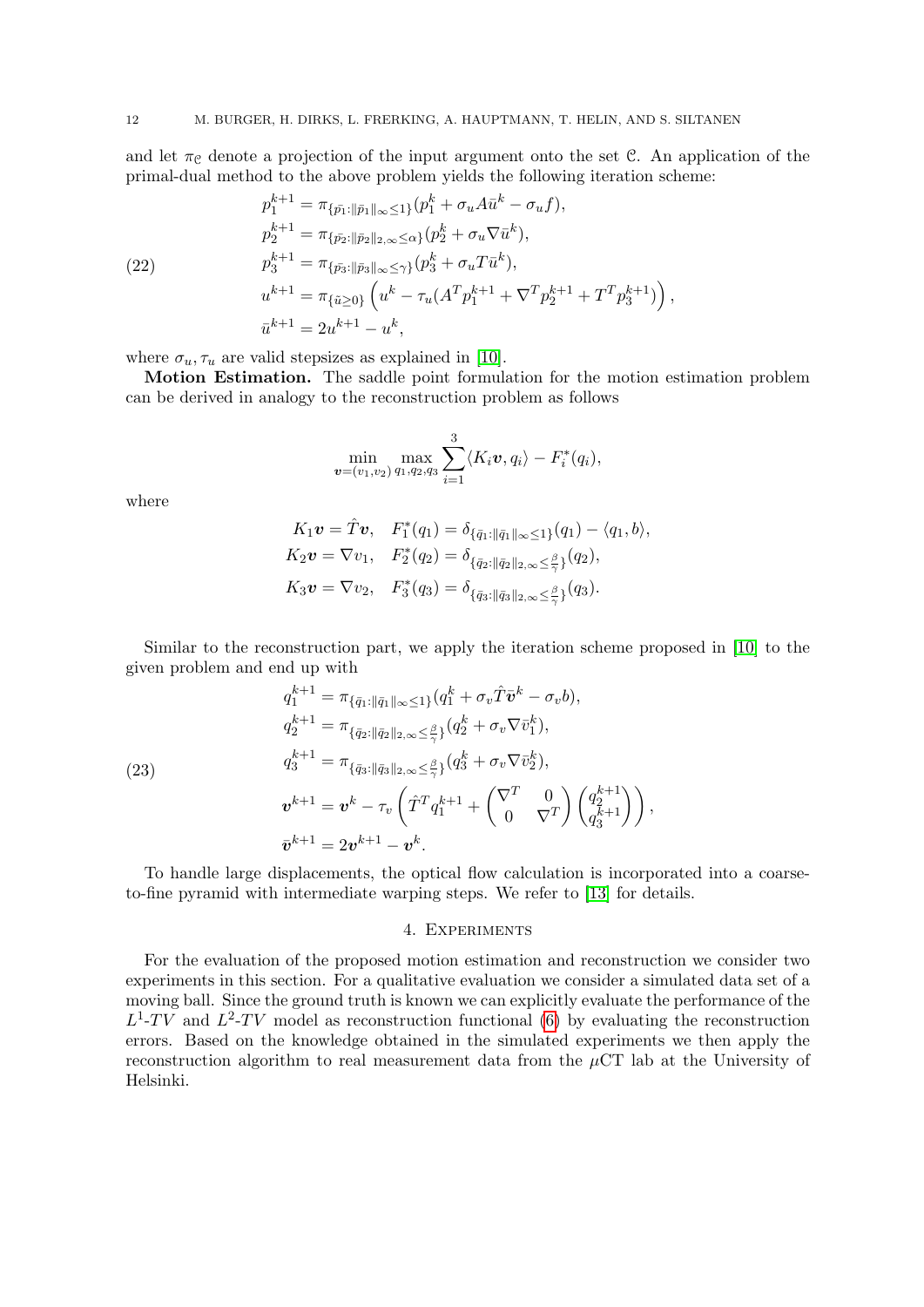|  |  |  |  | <b>Algorithm 1 Joint Reconstruction: Main Algorithm</b> |  |  |  |  |  |  |
|--|--|--|--|---------------------------------------------------------|--|--|--|--|--|--|
|--|--|--|--|---------------------------------------------------------|--|--|--|--|--|--|

```
function MAINFUNCTION(m)u, v \leftarrow 0Initialize Radon operator A
 while r_{main} > tol_{main} do
     u_{old} \leftarrow u\boldsymbol{v}_{old} \leftarrow \boldsymbol{v}Update operator T using vu \leftarrow(22) until converged
     Update operator \ddot{T} using u
     v \leftarrow(23) until converged
     r_{main} \leftarrow ||u - u_{old}|| + ||v - v_{old}||end while
return (u, v)end function
```
A further aim is to compare the reconstruction quality of the  $L^1$  and  $L^2$  fidelity terms for extremely undersampled dynamic data by means of their reconstruction error. Two of the most common error measures are the  $l_1$  distance and the  $l_2$  distance between the reconstruction and the phantom. Thus, we also use both measures to compare the results. However, a disadvantage of their utilization is that they are not neutral with respect to the chosen norms of the model. Naturally, the error in  $l_1$  is smaller for an  $L^1$  data fidelity term, and the error in  $l_2$  is smaller for the  $L^2$  model. Thus, it is necessary to use an unbiased technique. For this purpose, the method of our choice is the Structural Similarity (SSIM) index (cf [\[6\]](#page-22-6)). The SSIM index evaluates an image by comparing the structures of two images with a perception-based model. It includes illumination as well as different contrasts in an image. For two images  $u_1$ and  $u_2$  the SSIM index is given by

$$
\widehat{SSIM}(u_1, u_2) = \frac{(2\mu_1\mu_2 + c_1)(2\sigma_{12} + c_2)}{(\mu_1^2 + \mu_2^2 + c_1)(\sigma_1^2 + \sigma_2^2 + c_2)},
$$

where  $\mu_1$  and  $\mu_2$  are the averages of  $u_1$  and  $u_2$ ,  $\sigma_1$  and  $\sigma_1$  are the variances of  $u_1$  and  $u_2$ ,  $\sigma_{12}$  is the covariance of  $u_1$  and  $u_2$ , and  $c_1$  as well as  $c_2$  are constants to prevent a division by zero. To compare the structures of two entire image sequences, we add up the SSIM index for every time step and calculate the average, i.e.

<span id="page-12-1"></span>(24) 
$$
SSIM(u_1, u_2) = \frac{1}{T+1} \sum_{t=0}^{T} \widehat{SSIM}(u_1(x, t), u_2(x, t)).
$$

In contrast to the errors in  $l_1$  and in  $l_2$ , the SSIM index is close to one for images that are similar to the reference image.

4.1. Software experiment: Pinball. The synthetic Pinball data set consists of a two dimensional image of  $42 \times 42$  pixels. The image is recorded at 30 consecutive time steps. Throughout this period of time, a uniform and rigid ball is moving from the left side of the image frame to the right side. During the whole time, the ball resides in a stationary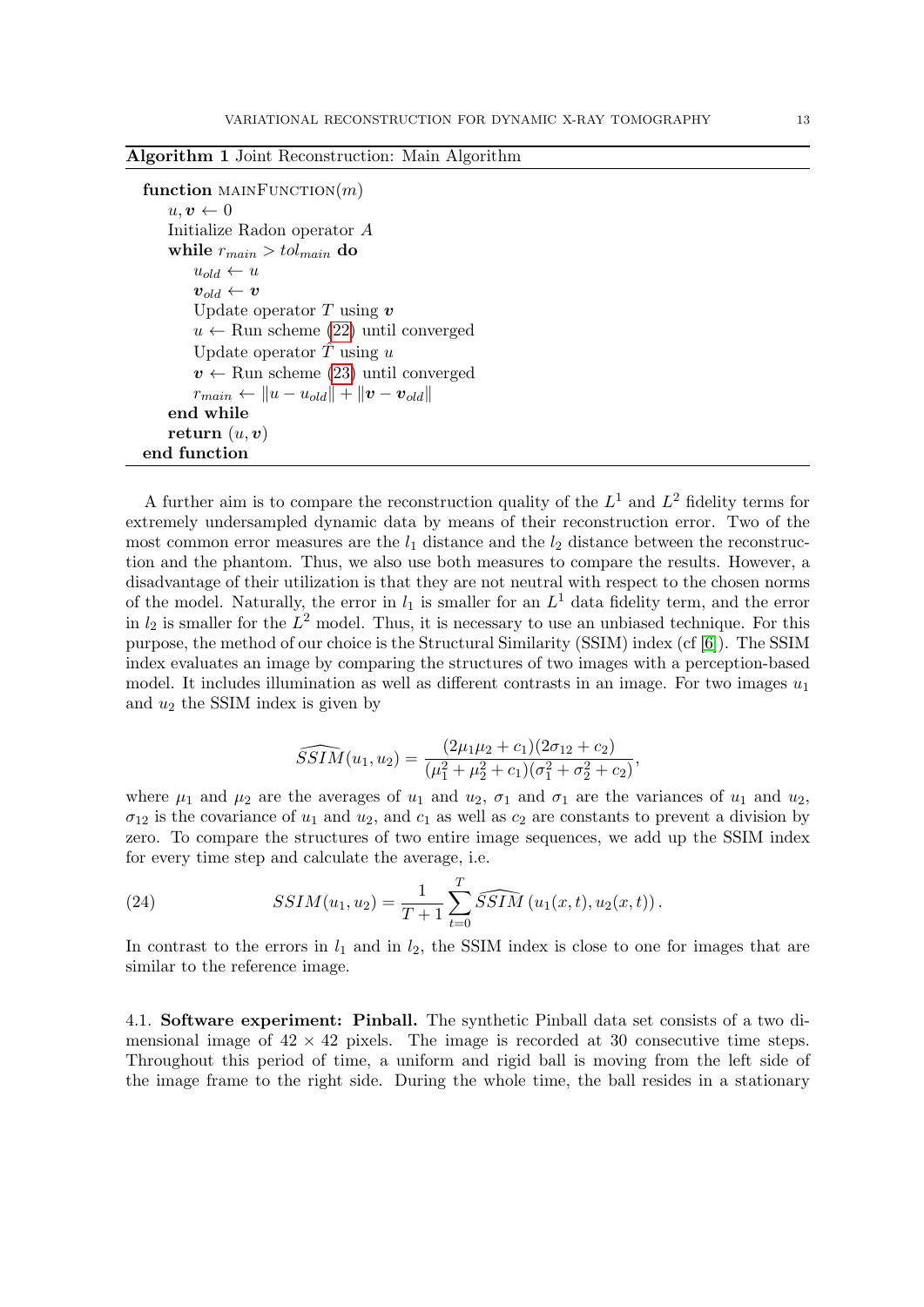

Figure 1. Ground truth of Pinball data set. From left to right: time steps 1, 10, 20, 30.

<span id="page-13-0"></span>ellipse of medium intensity. Figure [1](#page-13-0) shows the ground truth images at a selection of time steps. To avoid inverse crime, we first compute the sinogram from a high resolution image, add 1% Gaussian noise, and finally downscale it to the size of the corresponding  $42 \times 42$ phantom. The noise level has been chosen to be reasonably low for accurate measurements, such that the reconstructed features are mainly depending on sampled data and chosen angles. The regularization parameters were chosen such that the  $\ell^1$  error is minimized for the  $L^1$ -TV model,  $\ell^2$  for  $L^2$ -TV respectively. That is  $\alpha = 0.1, \ \beta = 0.2, \ \gamma = 0.5$  for  $p = 1$ ; and  $\alpha = 0.1, \beta = 0.1, \gamma = 8$  for  $p = 2$ . A full space-time reconstruction takes a few minutes on a recent CPU. The small spatial resolution has been chosen primarily for efficient evaluation of the various experiments, for specific studies the codes can be optimized to work for high resolution, see for instance similar approaches [\[22,](#page-23-10) [29\]](#page-23-22).

The results of our computations can be seen in Figure [2](#page-14-0) for the  $L<sup>1</sup>$  data fidelity term and in Figure [3](#page-15-0) for  $L^2$ . Each figure illustrates the four measurement settings mentioned in Section [1.](#page-0-0) The results in the top rows are computed with small angular increments, i.e. single consecutive angles. As previously discussed, the information from a single angle is not sufficient to obtain a reasonable reconstruction and hence different measurement protocols need to be considered. The second rows show results calculated assuming small angular increments with multiple angles, in this case two angles with a 90◦ offset. The results for the tracking approach are presented in the third rows, i.e. we have a full CT scan of 60 angles available for the first and last time step. The bottom rows present the results for one single randomized angle in each time step.

In both examples we can clearly see that the reconstructions from one incremental angle per time step can not produce satisfactory results. Even though the ellipses are rather well reconstructed, in case of the  $L^1$  fidelty term sharp and for the  $L^2$  fidelty term blurred, but the position and the shape of the balls are incorrect. The balls seems to follow a wave-like shape, which depends on the measurement angles. By increasing the angles per time step in the second measurement setup to two angles, the shape and the position of the balls are already significantly better reconstructed than in the results with only a single angle. However, for both models there are two tail-like artifacts in direction of the projections. Between those tails, i.e. in the upper part of the ellipse, edges are not properly reconstructed. If one considers the tracking approach, both initial and end reconstructions are of course well reconstructed. However, in the intermediate time steps the position of the balls can not be reconstructed correctly. Though, the results are considerably more accurate than in the approach without any a priori information. Finally, for a randomized measurement protocol with a single angle, the balls are correctly located. For the  $L^1$  fidelity term the shape is close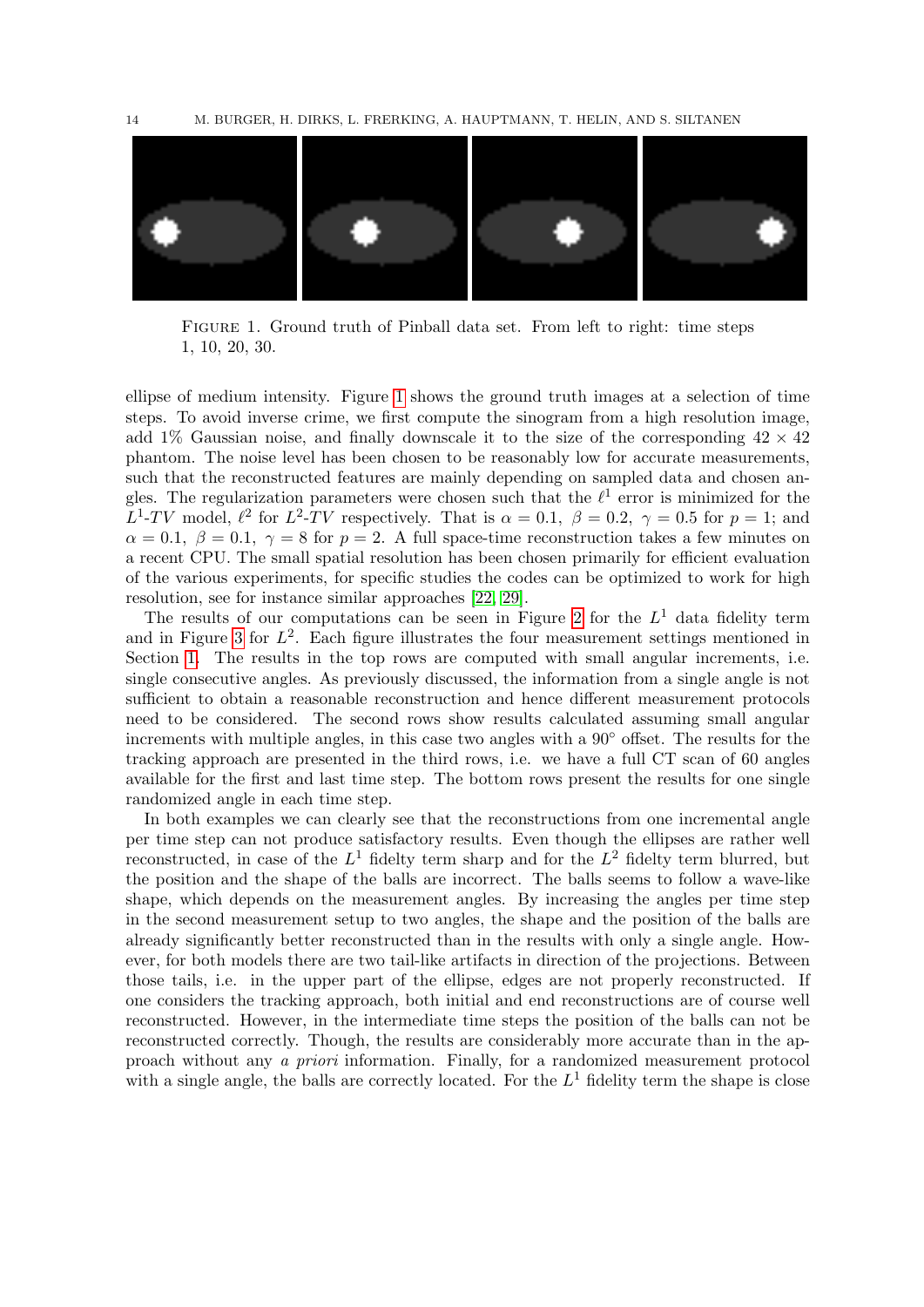

<span id="page-14-0"></span>FIGURE 2. Reconstruction result for Pinball data set calculated with  $L^1$  data fidelity. From left to right: time steps 1, 10, 20, 30. From top to bottom: small angular increments, small angular increments with two angles, tracking, and randomized angles.

to a square, whereas the  $L^2$  fidelity term nicely reproduces a round appearance. The ellipse is well reconstructed for both fidelity terms. In general we note that the  $L<sup>1</sup>$  fidelty term produces sharper results, especially for the stationary ellipse and the  $L^2$  fidelty term has a tendency to blur the background, but keeping the shape of the moving object closer to the original.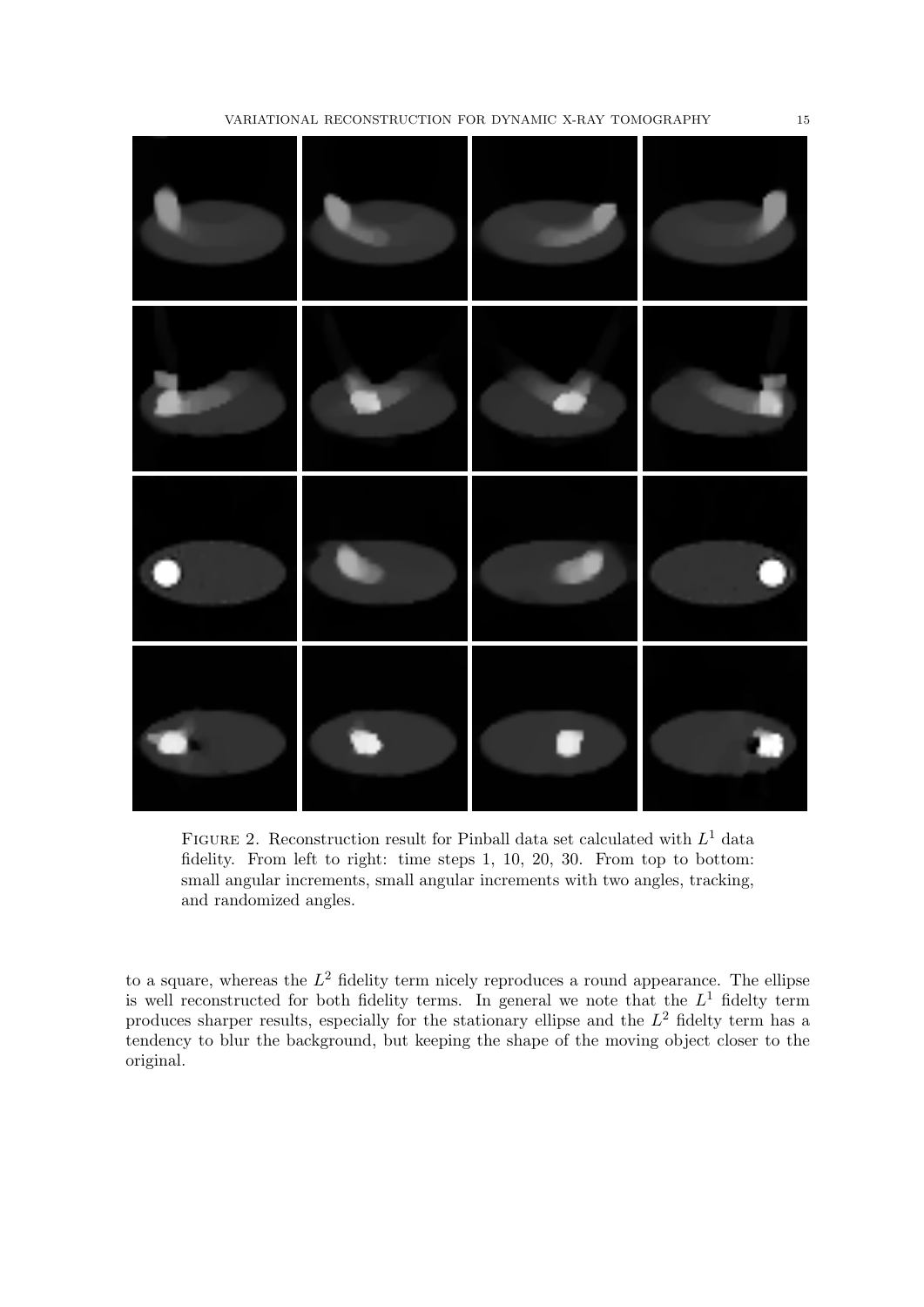

<span id="page-15-0"></span>FIGURE 3. Reconstruction result for Pinball data set calculated with  $L^2$  data fidelity. From left to right: time steps 1, 10, 20, 30. From top to bottom: small angular increments, small angular increments with two angles, tracking, and randomized angles.

Additionally, to accompany the visual inspection, we computed the relative errors in  $\ell_1$  and in  $\ell_2$ , as well as the SSIM index (see [\(24\)](#page-12-1)), displayed in Table [1.](#page-16-0) Comparing the performances of the  $L^1$  and of the  $L^2$  data fidelity for each experimental setting reveals that as expected the error in  $\ell_1$  is always smaller for the results calculated with the  $L^1$  data fidelity, whereas the  $\ell_2$  error is smaller for the results of the  $L^2$  data fidelity. However, the SSIM index, which we expect to be more neutral with respect to the chosen norm, indicates that the  $L^1$  norm outperforms the  $L^2$  norm for every single approach. This is a consequence of the distinctly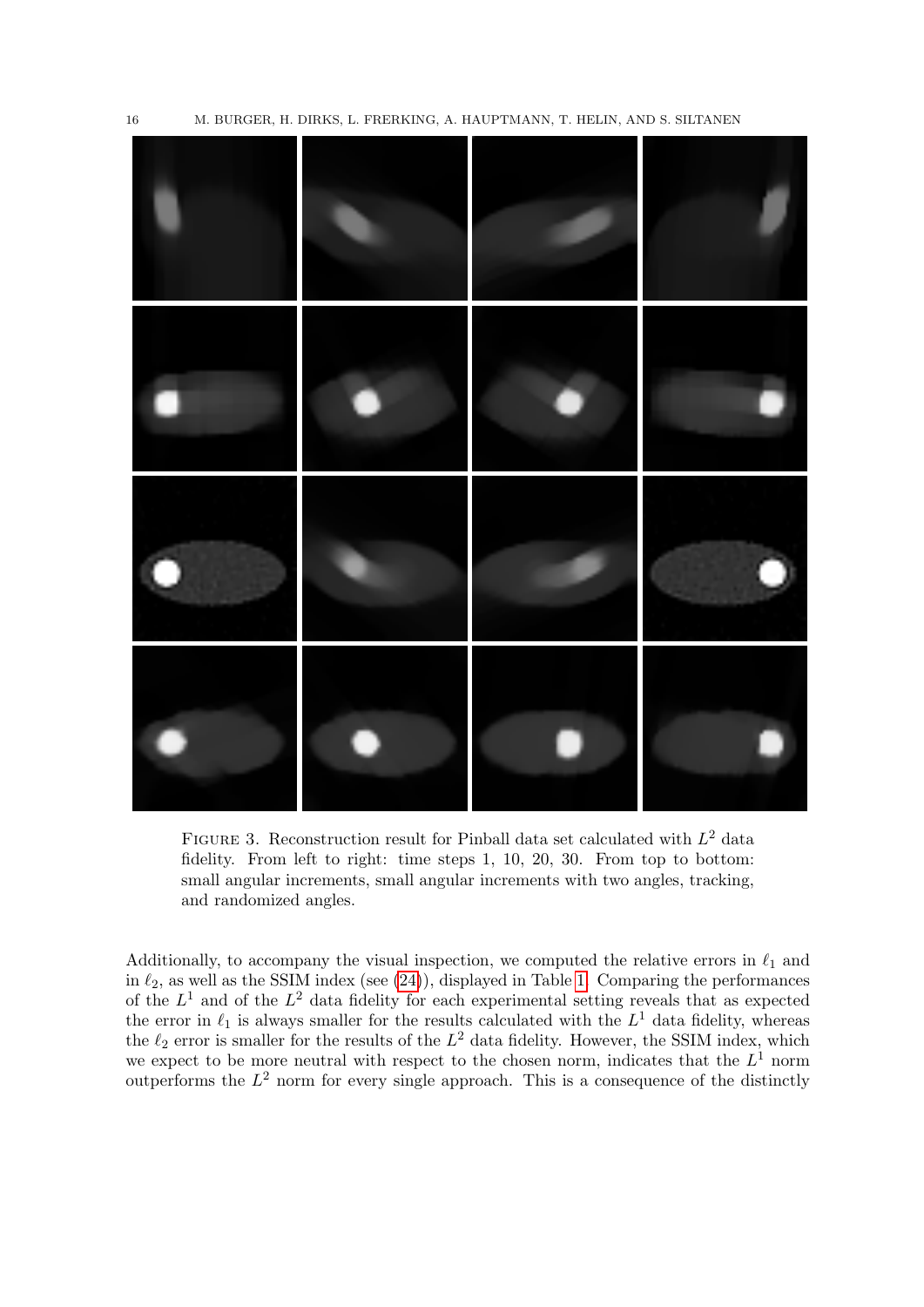<span id="page-16-0"></span>VARIATIONAL RECONSTRUCTION FOR DYNAMIC X-RAY TOMOGRAPHY 17

|                                  |        |                                |        | $L^1$ data fidelity $L^2$ data fidelity                               |        |        |  |  |
|----------------------------------|--------|--------------------------------|--------|-----------------------------------------------------------------------|--------|--------|--|--|
|                                  |        |                                |        | $\ell_1$ error $\ell_2$ error SSIM $\ell_1$ error $\ell_2$ error SSIM |        |        |  |  |
| small incr. (1 angle)            |        |                                |        | $0.4744$ $0.6485$ $0.7498$ $0.8897$ $0.6962$                          |        | 0.4310 |  |  |
| small incr. $(2 \text{ angles})$ |        | 0.3828  0.4166  0.7275  0.3329 |        |                                                                       | 0.2954 | 0.7208 |  |  |
| tracking                         | 0.3131 | 0.5177                         | 0.8240 | 0.4789                                                                | 0.5042 | 0.6321 |  |  |
| 1 randomized angle               | 0.1978 | 0.3310                         | 0.8502 | 0.2223                                                                | 0.2586 | 0.8006 |  |  |

TABLE 1. Calculated relative  $\ell_1$ ,  $\ell_2$  errors, and averaged SSIM for Pinball reconstructions.



<span id="page-16-1"></span>Figure 4. Motion estimation results for Pinball data set calculated from randomized angles. From left to right: time steps 1, 10, 20, 29. Top:  $L^1$  data fidelity, bottom:  $L^2$  data fidelity.

better reconstruction of the ellipses. Concerning different experimental settings, the approach considering randomized angles achieves the best results by far. For both data fidelities all error measures indicate that this approach yields the best outcome. Consistent with the visual inspection, the approach with small angular increments with single angles can be considered as the worst performing approach.

To conclude this chapter, we present in Figure [4](#page-16-1) the flow fields corresponding to the approach with randomized angles and for both fidelity terms. The flow fields generally estimate the motion in the correct direction. Nevertheless, there are obvious differences between the flow fields estimated with the  $L^1$  and the  $L^2$  data fidelity. For the  $L^2$  data fidelity the entire movement of the ball is visible in the flow field. In contrast to the  $L<sup>1</sup>$  data fidelity, here the model only recognizes motion at the edges of the ball. For both data fidelity terms the flow fields for the first time steps are not correctly estimated. The reason for this is the missing possibility to use a priori information for the estimation from previous time steps that can be used, similar difficulties arise for the last time step. As a consequence, the first and last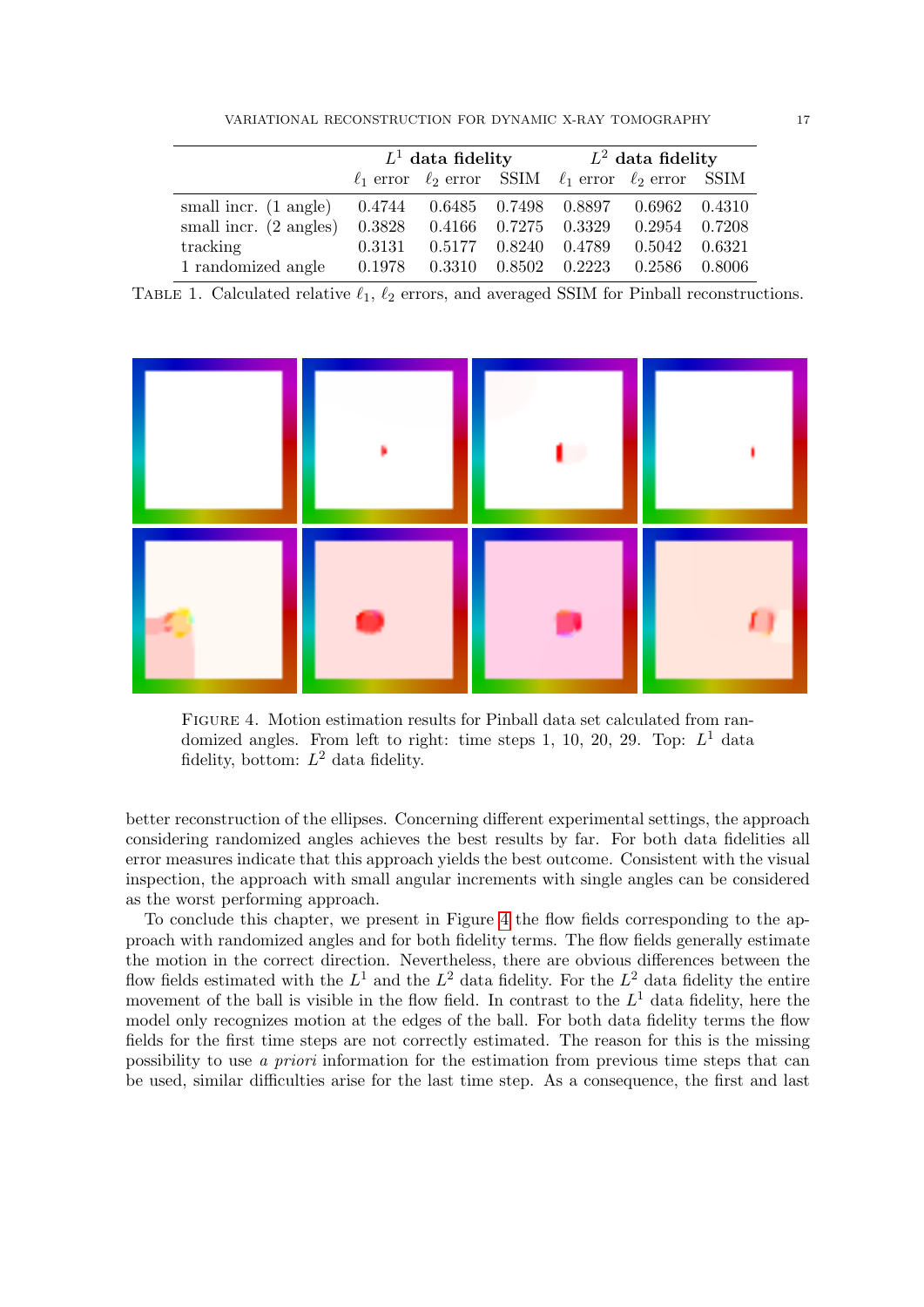<span id="page-17-0"></span>Figure 5. Full-angle and high-resolution reconstruction of the Rolling Stones data. From top left to bottom right: time steps 1, 7, 13, 18, 25, 30.

4.2. Hardware experiment: Rolling Stones. The Rolling Stones data set consists of images of size  $42 \times 42$  pixels, measured at 30 consecutive time steps. Even though we aim at being able to recover continuous movement measured with an extremely limited amount of angles, the measurements were actually recorded from 60 equally distributed angles in a stop-and-go approach. This has the advantage that we are able to use the exact same data set for different arrangements of angles as well as having a reference reconstruction from 60 angles as ground truth. Figure [5](#page-17-0) shows the reconstruction from 60 angles for a representative selection of time steps, computed by a simple smoothed and therefore differentiable  $L^2$ -TV variant especially suitable for large-scale data, a detailed description for the used procedure can be found in [\[20\]](#page-23-23).

The Rolling Stones data depicts three ceramic stones of approximately 25 mm<sup>2</sup>, which are initially located next to each other in the center of the domain. In each time step the stones move further apart from each other to the boundary of the imaging domain. Since the stones were moved manually during the measurements, the vector and direction of movement differs for every stone and every time step. We have seen in the software experiments that the  $L^1$ data fidelity works best for reconstructing this kind of data and hence we restrict ourselves in the following to the  $L^1$ -TV model. In Figure [6](#page-18-0) we present the sinograms that are used in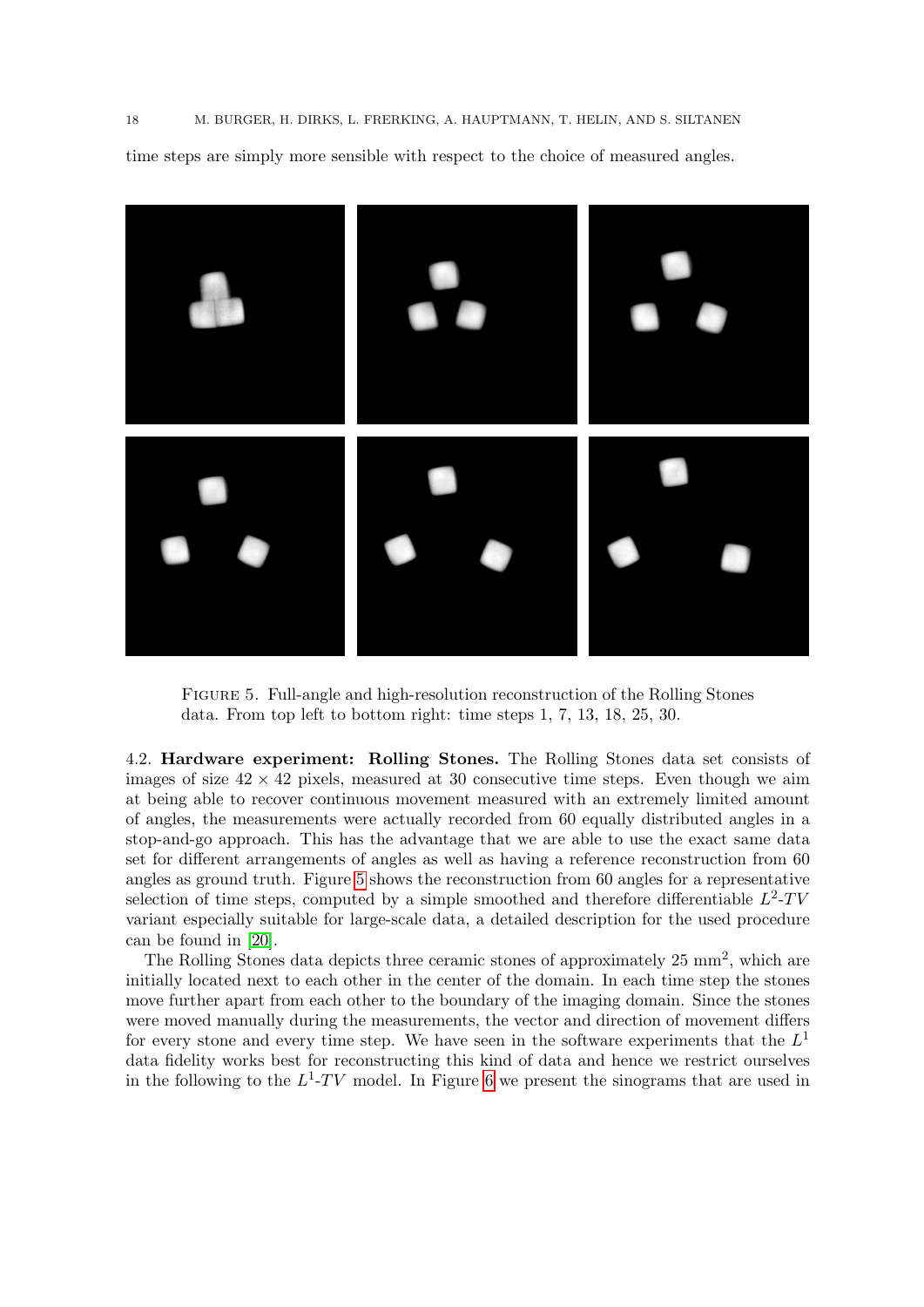

Figure 6. Measured sinograms of the Rolling Stones data set. Top: Tracking approach with 60 angles at the first and last time step. Bottom from left to right: small angular increments with one angle, small angular increments with two angles, one randomized angle per time step

<span id="page-18-0"></span>the following for the joint image reconstruction and motion estimation.

We omit the reconstructions for small angular increments with one angle here, since the reconstructions were simply not satisfactory. On the other hand for small angular increments with two angles we obtain quite informative reconstructions, as displayed in Figure [7.](#page-19-0) The reconstruction results for the tracking setting can be seen in Figure [8](#page-20-1) and the corresponding reconstructions for the randomized angles are presented in Figure [9.](#page-21-0)

For all three measurement setups presented we can reconstruct the position of the stones quite clearly. Especially in case of small angular increments with two angles and randomized angles, we can separate the stones already from the beginning and clearly track the movement. For the tracking approach the initial and end states are clearly reconstructed due to the full angle data, but the position of the stones during the movement can only be identified after they have separated sufficiently.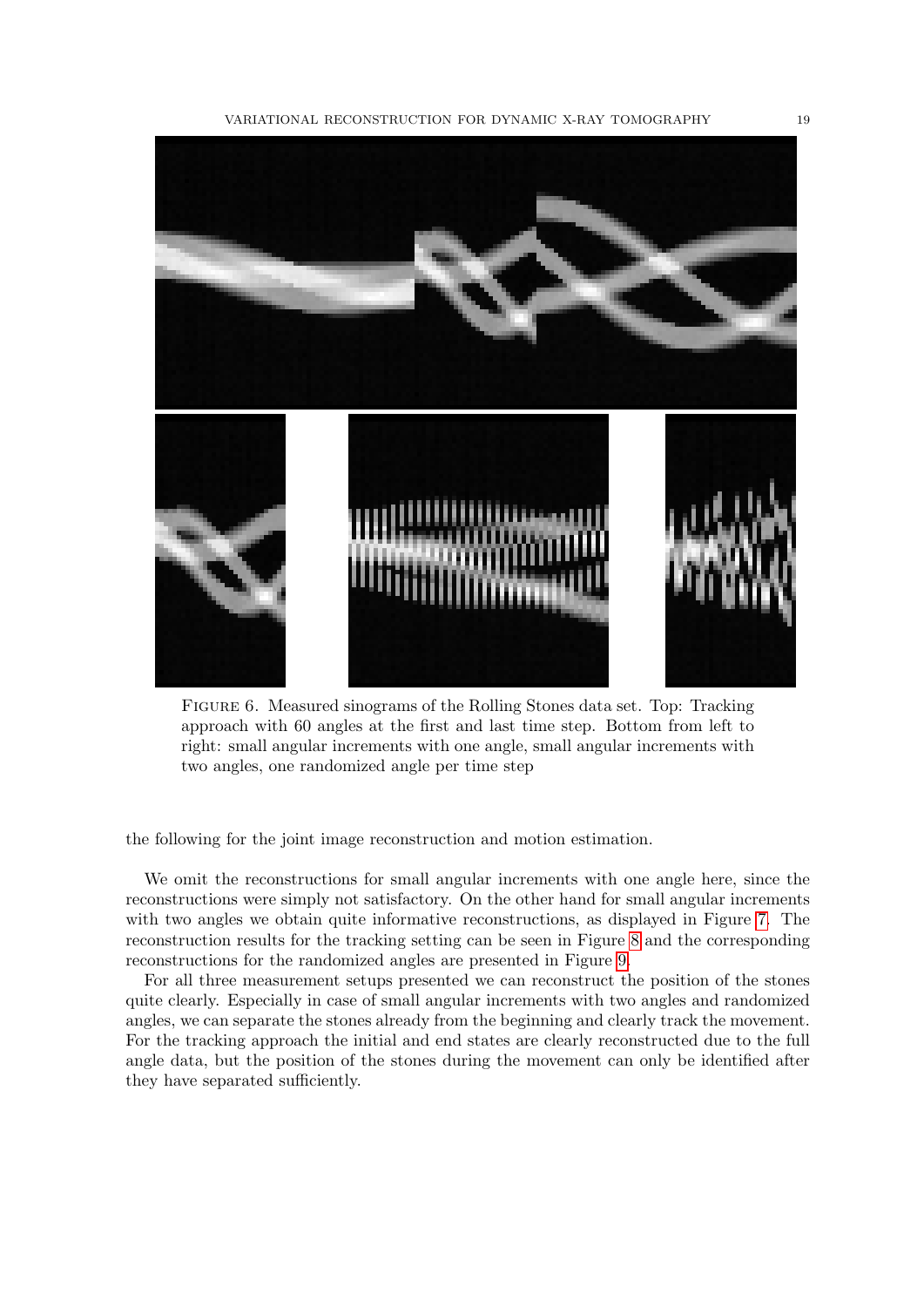20 M. BURGER, H. DIRKS, L. FRERKING, A. HAUPTMANN, T. HELIN, AND S. SILTANEN



<span id="page-19-0"></span>FIGURE 7.  $L^1$ -TV reconstruction result for the Rolling Stones from small angluar increments with two angles per time step. From top left to bottom right: time steps 1, 7, 13, 18, 25, 30.

The randomized angles provide a superior reconstruction quality with respect to the amount of used data. The motivation of this study is to reduce the amount of necessary measurements for dynamic data as far as possible and hence the randomized angles are most successful. We point out that we only have one projection image per time step and hence we are not able to reduce the data any further. However, we try to lower the amount of used projections even more by reducing the time steps and hence increasing the spacial offset between frames. In Figure [10](#page-22-7) reconstructions for a total of 15 and 8 time steps are presented. For 15 projections, the separation as well as the position of the stones are still well reconstructed, just a slightly stronger blurring occurs due larger movements between frames. Regarding the results calculated from only 8 projections, the blurring has strongly increased and the shape of the stones is not clear anymore. This could be considered as the limit of our approach to produce reasonable results.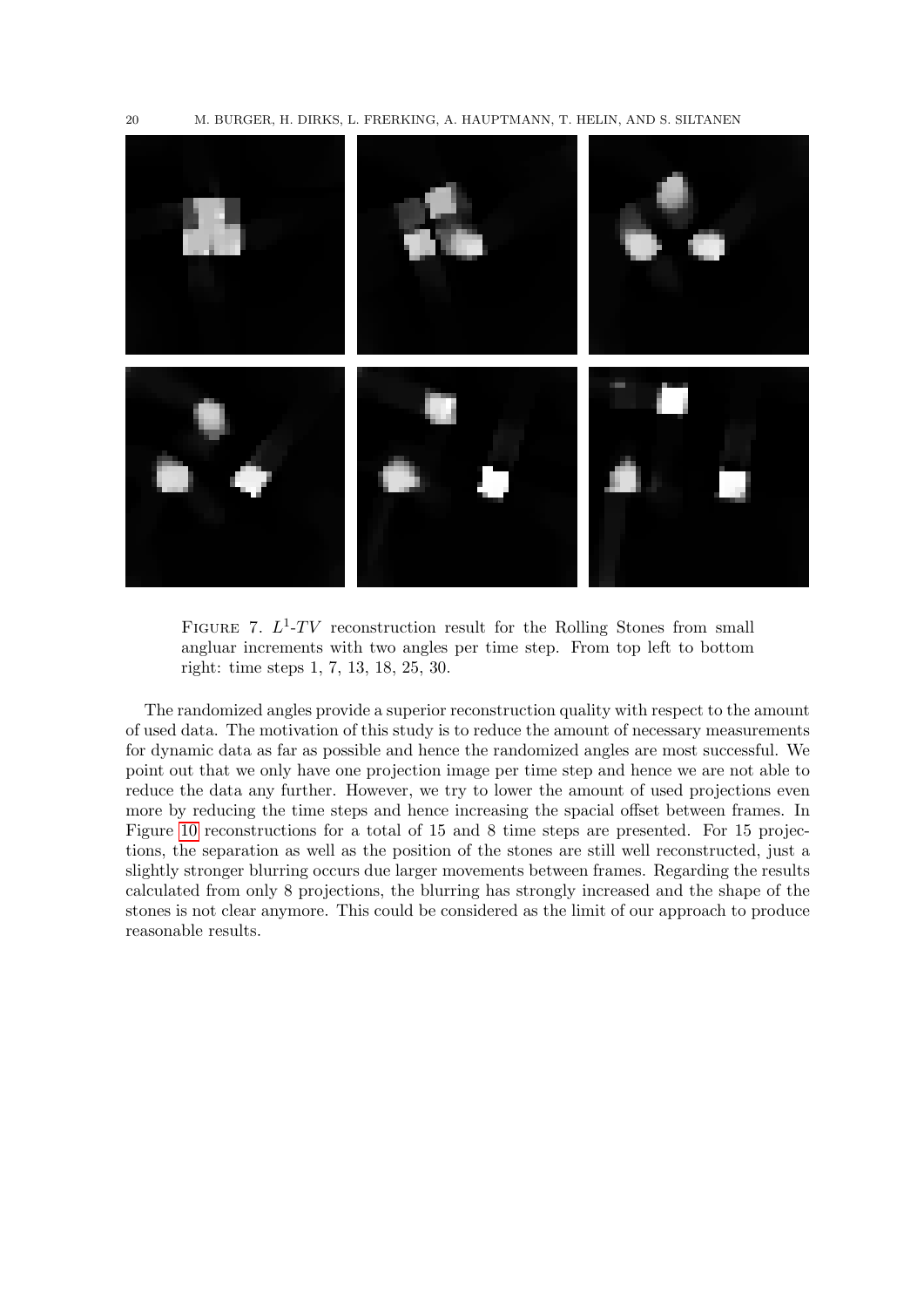VARIATIONAL RECONSTRUCTION FOR DYNAMIC X-RAY TOMOGRAPHY 21



FIGURE 8.  $L^1$ -TV reconstruction result for the Rolling Stones from tracking. From top left to bottom right: time steps 1, 7, 13, 18, 25, 30.

#### <span id="page-20-1"></span>5. Conclusions and outlook

<span id="page-20-0"></span>We introduced a framework to combine motion estimation and reconstruction in X-ray tomography in a joint model. The aim of this study is to illustrate that one can estimate the motion from the measured data in a variational framework in order to reconstruct the dynamics of the measured object in space-time. For estimating the motion we utilized the optical flow framework, which is already well-established in image registration, but has been only recently introduced to inverse problems. The forward problem in our framework is modeled by a time-dependent Radon transform that is well-defined in a finite time setting. We then combined the reconstruction task and the motion estimation to a joint model, which can be solved in an alternating way with modern optimization techniques. Additionally, we propose a probabilistic perspective on error modeling that will be studied further in future research.

The proposed model has been applied to simulated and real phantoms with extremely undersampled data, i.e. we went as low as one projection per time step and yet were able to produce informative results capturing the dynamics of the system correctly. The experiments showed that an  $L^1$ -TV model for the reconstruction is most powerful for this kind of data. Furthermore, we obtained the best results with randomly chosen projection angles in each time instance. This will be of special interest for further studies in the context of compressed sensing in X-ray tomography in particular for dynamic systems.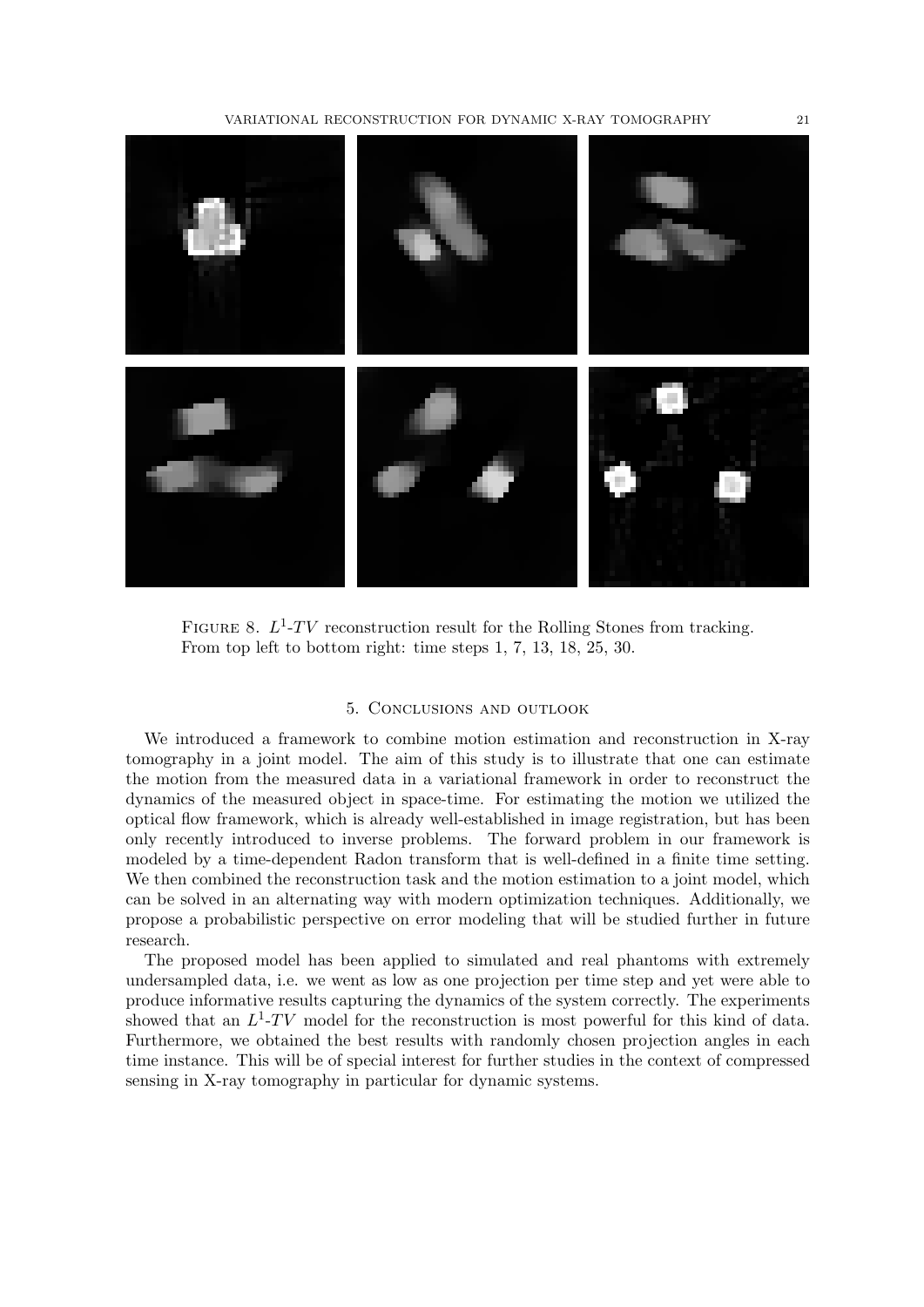

<span id="page-21-0"></span>FIGURE 9.  $L^1$ -TV reconstruction result for the Rolling Stones from one randomized per time step. From top left to bottom right: time steps 1, 7, 13, 18, 25, 30.

Optical flow respectively the continuity equation as motion model is rather restrictive in the context of some inverse problems in medical imaging, since one cannot introduce new mass to the system, e.g. in terms of tracers or signals. However, formulating the motion estimation in a variational sense is rather robust to changes in intensity between consecutive frames [\[43\]](#page-24-14). That means a violation of the model assumption will lead to slightly worse motion estimation, but a minimizer of the optical flow term can be still obtained. For improvements, a first extension that comes to ones mind is to explicitly allow input to the system by considering non-zero Neumann boundary conditions. Relevant applications include cardiac scans, where a tracer is injected to the patients blood stream to monitor blood flow through the heart. Many imaging modalities also include diffusion processes and, therefore, are not directly suitable for the optical flow model. We leave this and further extensions to future research.

### **ACKNOWLEDGMENTS**

This work has been supported by the German Science Exchange Foundation DAAD via Project 57162894, Bayesian Inverse Problems in Banach Space, as well as by the Academy of Finland through the Finnish Centre of Excellence in Inverse Problems Research 2012–2017, decision number 250215. MB, HD and LF acknowledge further support by ERC via Grant EU FP 7 - ERC Consolidator Grant 615216 LifeInverse. AH was partially supported by FiDiPro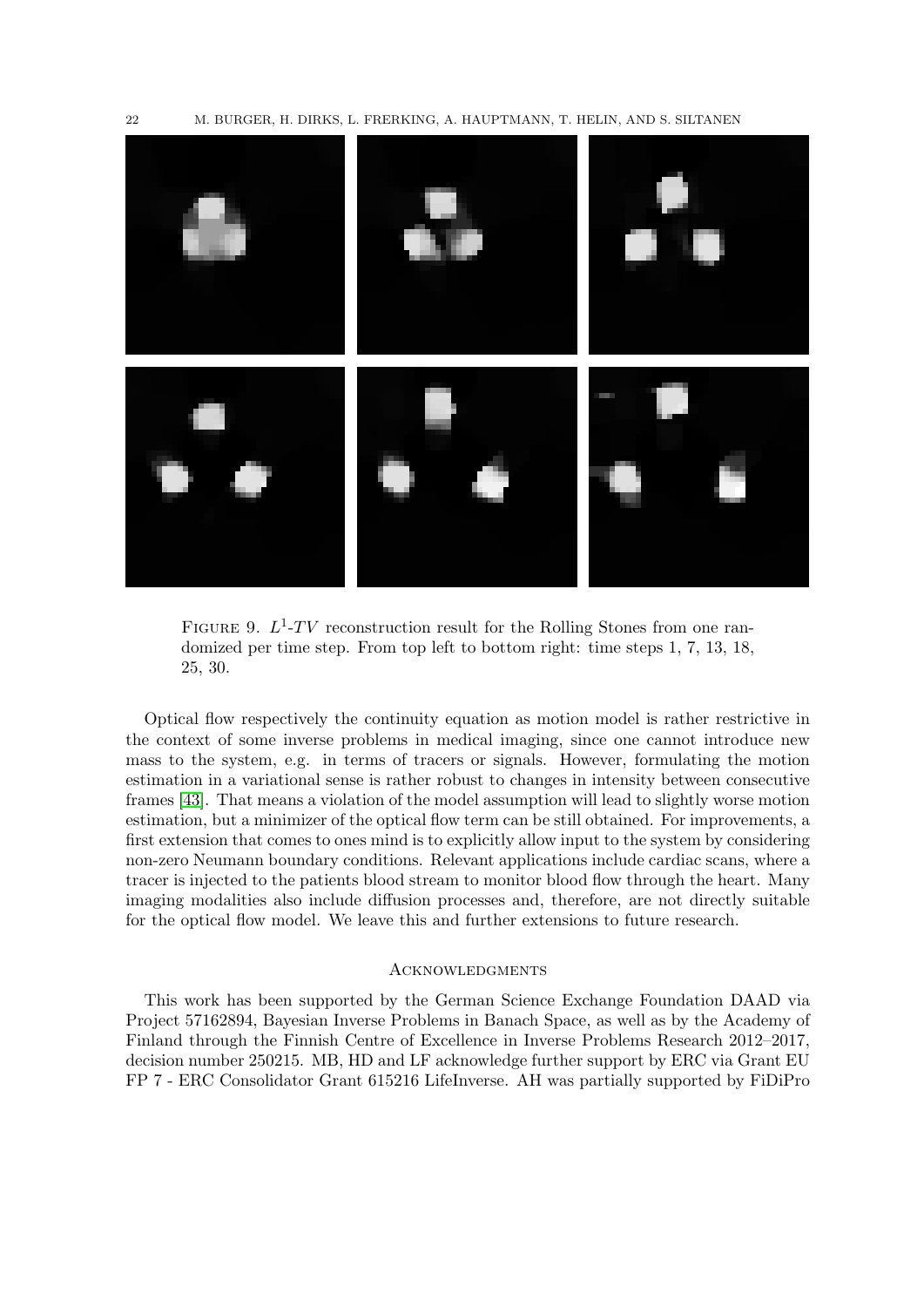

FIGURE 10.  $L^1$ -TV reconstruction result for Rolling Stones data set calculated from one angle per time in a random arrangement. Top: 15 total time steps, bottom: 8 total time steps. From left to right: time steps 1, 13, 25 (taken from the full 30 time steps).

project of the Academy of Finland, decision number 263235. TH was supported by Academy of Finland via project 275177.

#### <span id="page-22-7"></span>**REFERENCES**

- <span id="page-22-0"></span>[1] S. Achenbach, T. Giesler, D. Ropers, S. Ulzheimer, H. Derlien, C. Schulte, E. Wenkel, W. MOSHAGE, W. BAUTZ, W. G. DANIEL, ET AL., Detection of coronary artery stenoses by contrastenhanced, retrospectively electrocardiographically-gated, multislice spiral computed tomography, Circulation, 103 (2001), pp. 2535–2538.
- <span id="page-22-5"></span>[2] A. Apte, C. K. Jones, A. Stuart, and J. Voss, Data assimilation: Mathematical and statistical perspectives, International journal for numerical methods in fluids, 56 (2008), pp. 1033–1046.
- <span id="page-22-4"></span>[3] G. Aubert, R. Deriche, and P. Kornprobst, Computing optical flow via variational techniques, SIAM Journal on Applied Mathematics, 60 (1999), pp. 156–182.
- <span id="page-22-1"></span>[4] C. BLONDEL, R. VAILLANT, G. MALANDAIN, AND N. AYACHE, 3d tomographic reconstruction of coronary arteries using a precomputed 4d motion field, Physics in medicine and biology, 49 (2004), p. 2197.
- <span id="page-22-2"></span>[5] C. Brune, 4D Imaging in Tomography and Optical Nanoscopy, PhD thesis, University of Muenster, Germany, july 2010. Reviewer: Prof. Dr. Martin Burger, Prof. Dr. Stanley Osher.
- <span id="page-22-6"></span>[6] D. BRUNET, E. R. VRSCAY, AND Z. WANG, On the mathematical properties of the structural similarity index, IEEE Transactions on Image Processing, 21 (2012), pp. 1488–1499.
- <span id="page-22-3"></span>[7] T. A. BUBBA, A. HAUPTMANN, S. HUOTARI, J. RIMPELÄINEN, AND S. SILTANEN, *Tomographic x-ray* data of a lotus root filled with attenuating objects, arXiv preprint arXiv:1609.07299, (2016).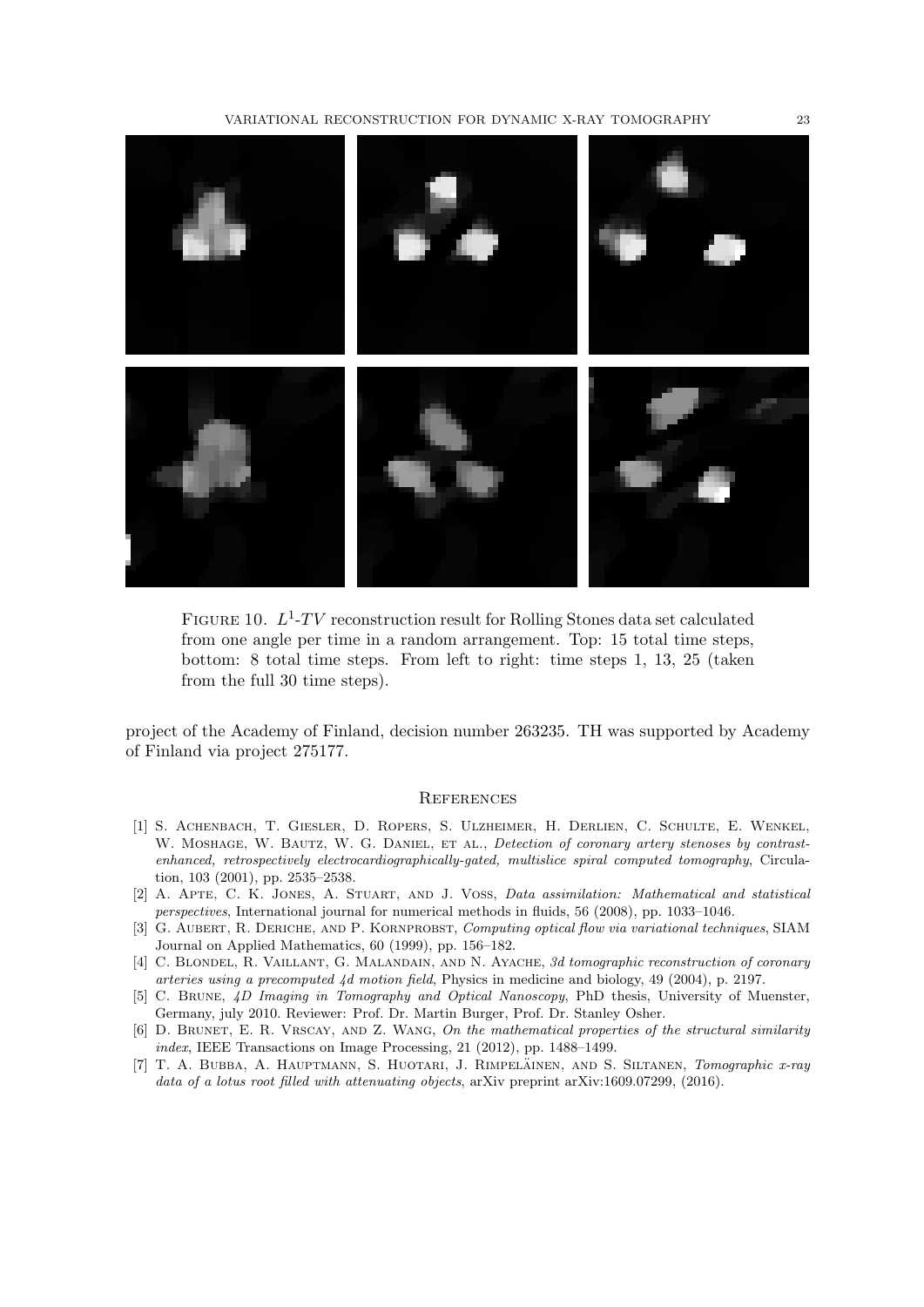- <span id="page-23-12"></span>[8] F. N. BÜCHI, R. FLÜCKIGER, D. TEHLAR, F. MARONE, AND M. STAMPANONI, *Determination of liquid* water distribution in porous transport layers, ECS Transactions, 16 (2008), pp. 587–592.
- <span id="page-23-19"></span>[9] M. BURGER, H. DIRKS, AND C.-B. SCHÖNLIEB, A variational model for joint motion estimation and image reconstruction, SIAM J. Imaging Sci., (2017).
- <span id="page-23-21"></span>[10] A. Chambolle and T. Pock, A first-order primal-dual algorithm for convex problems with applications to imaging, Journal of Mathematical Imaging and Vision, 40 (2011), pp. 120–145.
- <span id="page-23-1"></span>[11] A. M. CORMACK, Representation of a function by its line integrals, with some radiological applications I, Journal of Applied Physics, 34 (1963), pp. 2722–2727.
- <span id="page-23-6"></span>[12] H. Dirks, Variational Methods for Joint Motion Estimation and Image Reconstruction, PhD thesis, Westfälische Wilhelms-Universität Münster, 2015.
- <span id="page-23-7"></span>[13] H. Dirks, Joint large-scale motion estimation and image reconstruction, preprint arXiv:1610.09908,  $(2016)$ .
- <span id="page-23-8"></span>[14] H. DIRKS, J. GEIPING, D. CREMERS, AND M. MOELLER, *Multiframe motion coupling via infimal convo*lution regularization for video super resolution, arXiv preprint arXiv:1611.07767, (2016).
- <span id="page-23-11"></span>[15] T. G. FLOHR, C. H. McCollough, H. BRUDER, M. PETERSILKA, K. GRUBER, C. SÜ $\beta$ , M. GRASRUCK, K. STIERSTORFER, B. KRAUSS, R. RAUPACH, ET AL., First performance evaluation of a dual-source ct (dsct) system, European radiology, 16 (2006), pp. 256–268.
- <span id="page-23-9"></span>[16] L. FRERKING, Variational Methods for Direct and Indirect Tracking in Dynamic Imaging, PhD thesis, Westfälische Wilhelms-Universität Münster, 2016.
- <span id="page-23-3"></span>[17] B. Hahn, Reconstruction of dynamic objects with affine deformations in computerized tomography, Journal of Inverse and Ill-posed Problems, 22 (2014), pp. 323–339.
- <span id="page-23-4"></span>[18] B. N. Hahn, Null space and resolution in dynamic computerized tomography, Inverse Problems, 32 (2016), p. 025006.
- <span id="page-23-5"></span>[19] B. N. Hahn and E. T. Quinto, Detectable singularities from dynamic radon data, SIAM Journal on Imaging Sciences, 9 (2016), pp. 1195–1225.
- <span id="page-23-23"></span>[20] K. HÄMÄLÄINEN, L. HARHANEN, A. HAUPTMANN, A. KALLONEN, E. NIEMI, AND S. SILTANEN, Total variation regularization for large-scale x-ray tomography, International Journal of Tomography & Simulation, 25 (2014), pp. 1–25.
- <span id="page-23-16"></span>[21] G. T. HERMAN AND R. DAVIDI, Image reconstruction from a small number of projections, Inverse Problems, 24 (2008), p. 045011.
- <span id="page-23-10"></span>[22] N. Huynh, F. Lucka, E. Zhang, M. Betcke, S. Arridge, P. Beard, and B. Cox, Sub-sampled fabry-perot photoacoustic scanner for fast 3d imaging, in SPIE BiOS, International Society for Optics and Photonics, 2017, pp. 100641Y–100641Y.
- <span id="page-23-17"></span>[23] T. L. Jensen, J. H. Jørgensen, P. C. Hansen, and S. H. Jensen, Implementation of an optimal first-order method for strongly convex total variation regularization, BIT Numerical Mathematics, DOI: 10.1007/s10543-011-0359-8 (2011).
- <span id="page-23-13"></span>[24] J. S. Jørgensen, E. Y. Sidky, P. C. Hansen, and X. Pan, Empirical average-case relation between undersampling and sparsity in x-ray ct, Inverse problems and imaging (Springfield, Mo.), 9 (2015), p. 431.
- <span id="page-23-14"></span>[25] T. Koesters, F. Knoll, A. Sodickson, D. K. Sodickson, and R. Otazo, Sparsect: interrupted-beam acquisition and sparse reconstruction for radiation dose reduction, 2017.
- <span id="page-23-18"></span>[26] V. KOLEHMAINEN, A. VANNE, S. SILTANEN, S. JÄRVENPÄÄ, J. KAIPIO, M. LASSAS, AND M. KALKE, Parallelized Bayesian inversion for three-dimensional dental X-ray imaging, IEEE Transactions on Medical Imaging, 25 (2006), pp. 218–228.
- <span id="page-23-20"></span>[27] K. Law, A. Stuart, and K. Zygalakis, Data Assimilation, Springer, 2015.
- <span id="page-23-2"></span>[28] T. Li, E. SCHREIBMANN, Y. YANG, AND L. XING, *Motion correction for improved target localization with* on-board cone-beam computed tomography, Physics in medicine and biology, 51 (2005), p. 253.
- <span id="page-23-22"></span>[29] D. Mannweiler, S. Suhr, J. Modersitzki, and M. Burger, Variational method for motion corrected reconstruction with mri information in positron emission tomography, in Nuclear Science Symposium and Medical Imaging Conference (NSS/MIC), 2015 IEEE, IEEE, 2015, pp. 1–4.
- <span id="page-23-15"></span>[30] F. NATTERER, The mathematics of computerized tomography, vol. 32, John Wiley & Sons, Chichester, USA, and B. G. Teubner, Stuttgart, Germany, 1986.
- <span id="page-23-0"></span>[31] J. RADON, über die Bestimmung von Funktionen durch ihre Integralwerte längs gewisser Mannigfaltigkeiten, Berichte über die Verhandlungen der Sächsischen Akademien der Wissenschaften, Leipzig. Mathematisch-physische Klasse, 69 (1917), pp. 262–267.